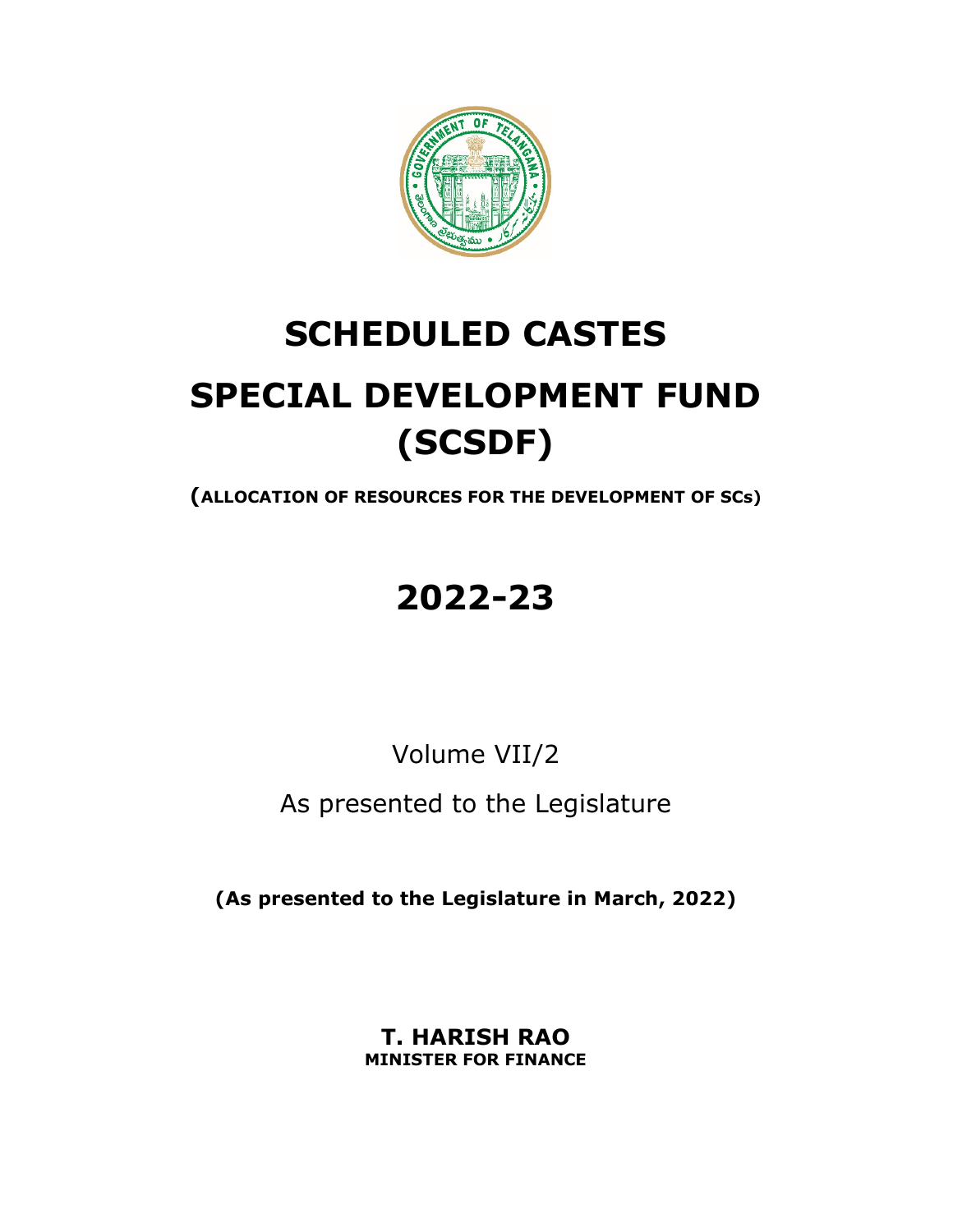# **SCHEDULED CASTES SPECIAL DEVELOPMENT FUND (SCSDF)**

**(ALLOCATION OF RESOURCES FOR THE DEVELOPMENT OF SCs)** 

## **2022-23**

Volume VII/2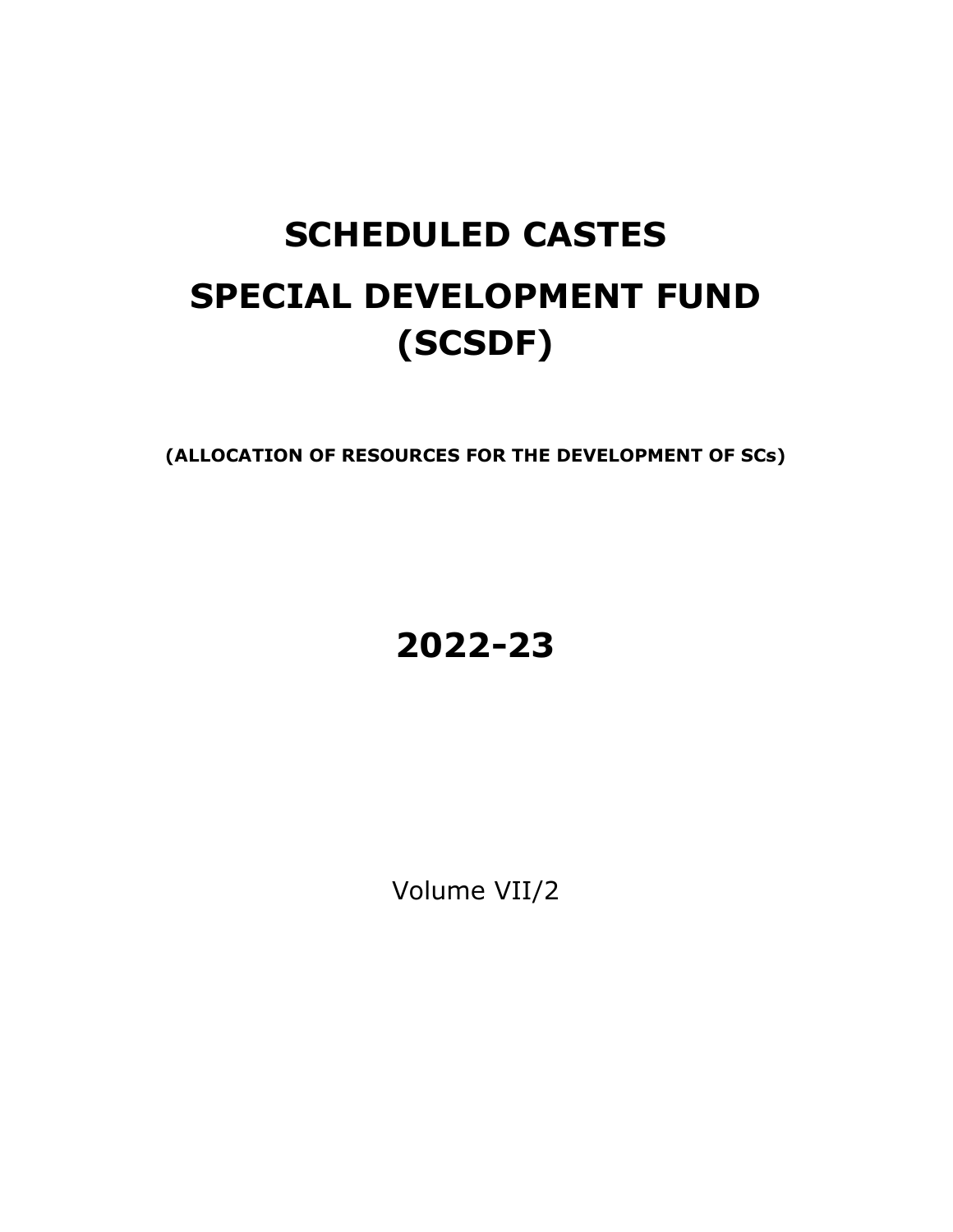### **INDEX**

| SI.<br>No.     | <b>Particulars</b>                              | Page<br>No. |
|----------------|-------------------------------------------------|-------------|
| $\mathbf{1}$   | Scheduled Castes Special Development Fund       | $1 - 4$     |
| $\overline{2}$ | Department wise allocations                     | $5 - 7$     |
| 3              | Department wise-Scheme wise Allocations 2022-23 | $8 - 20$    |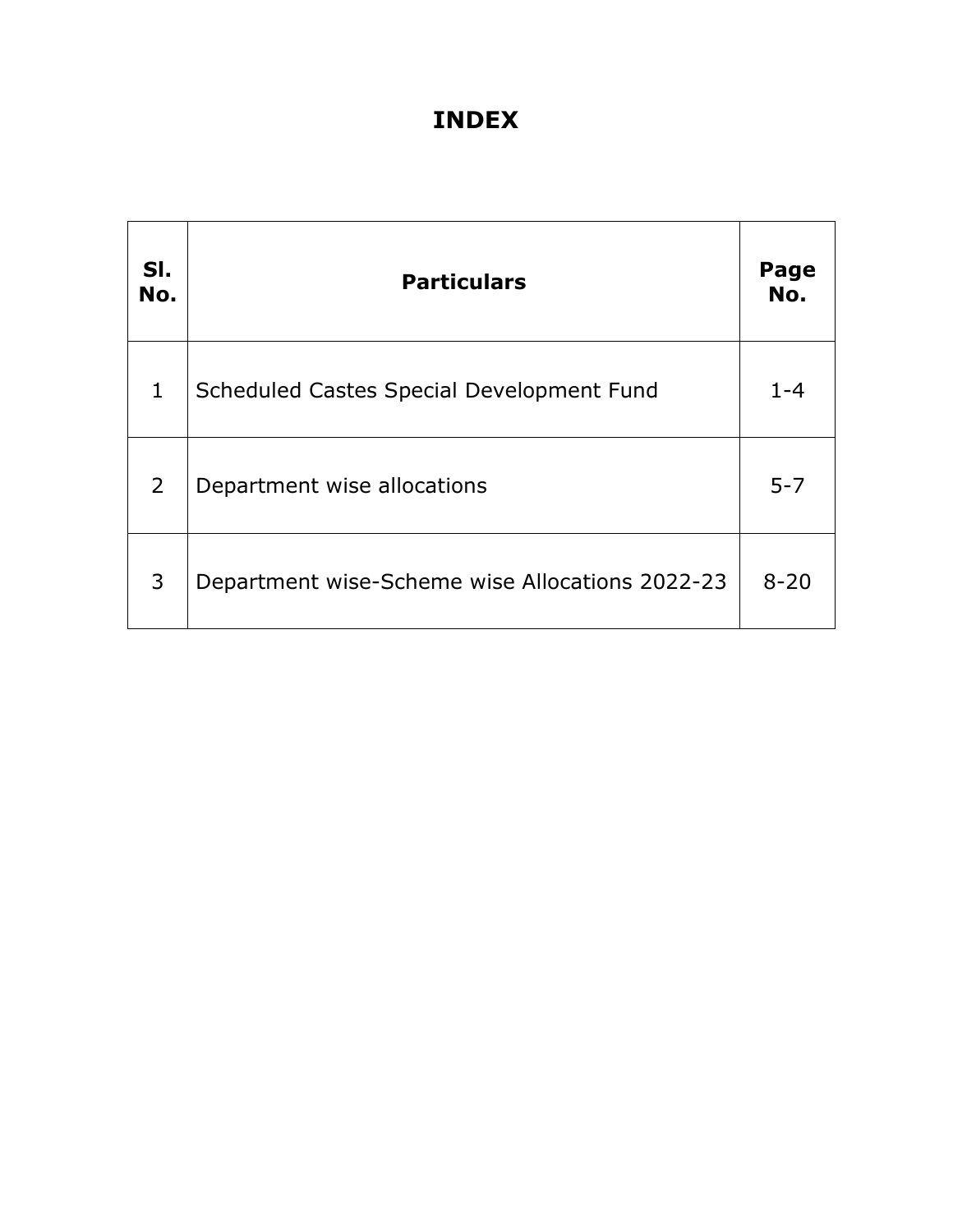#### **SCHEDULED CASTES SPECIAL DEVELOPMENT FUND (SCSDF)**

After the formation of the new State of Telangana, on the  $2<sup>nd</sup>$  June, 2014, the State Government has attached the top-most priority for the development of Scheduled Castes population in the State, which accounts for 15.45% of the total population as per the 2011 Census. The Department of Social Welfare Department was renamed as 'Scheduled Castes Development Department, and nominated as 'Nodal Department' to co-ordinate and monitor the implementation of various schemes - reflect the importance given by the Government to ensure all-round development of the Scheduled Castes.

Various innovative schemes such as purchase of Agriculture Land, KalyanaLakshmi, New residential Schools &women degree colleges, Asara Pensions, Drinking water to households, health oriented schemes such as KCR Kits, Sanna Biyyam to hostels, Investment support scheme for the farmers @ Rs.5000/- per acre each season in the state, irrigation and other community oriented infrastructure schemes are notable among the certain initiatives taken by the Government for the development of SCs. Government enacted the "**Telangana State Scheduled Castes and Scheduled Tribes Special Development Fund (Planning, Allocation and Utilization of Financial Resources) Act, 2017 (Act 18/2017)",** and framed rules for this act, vide G.O.Ms.No.53 Scheduled Castes Development (SCP) Department Dt:13.09.2017.

The Act is aimed to ensure accelerated development of SCs and STs with emphasis on achieving equality, focusing on economic, educational and human development along with security and social dignity and promoting equity among SCs and STs. In accordance with section 3 of the SDF Act, the State Government shall earmark a portion of the total Pragathi paddu outlay of the State in proportion to population of SCs and STs in the state in every financial year to be called as the SC & ST Special Development Fund.

1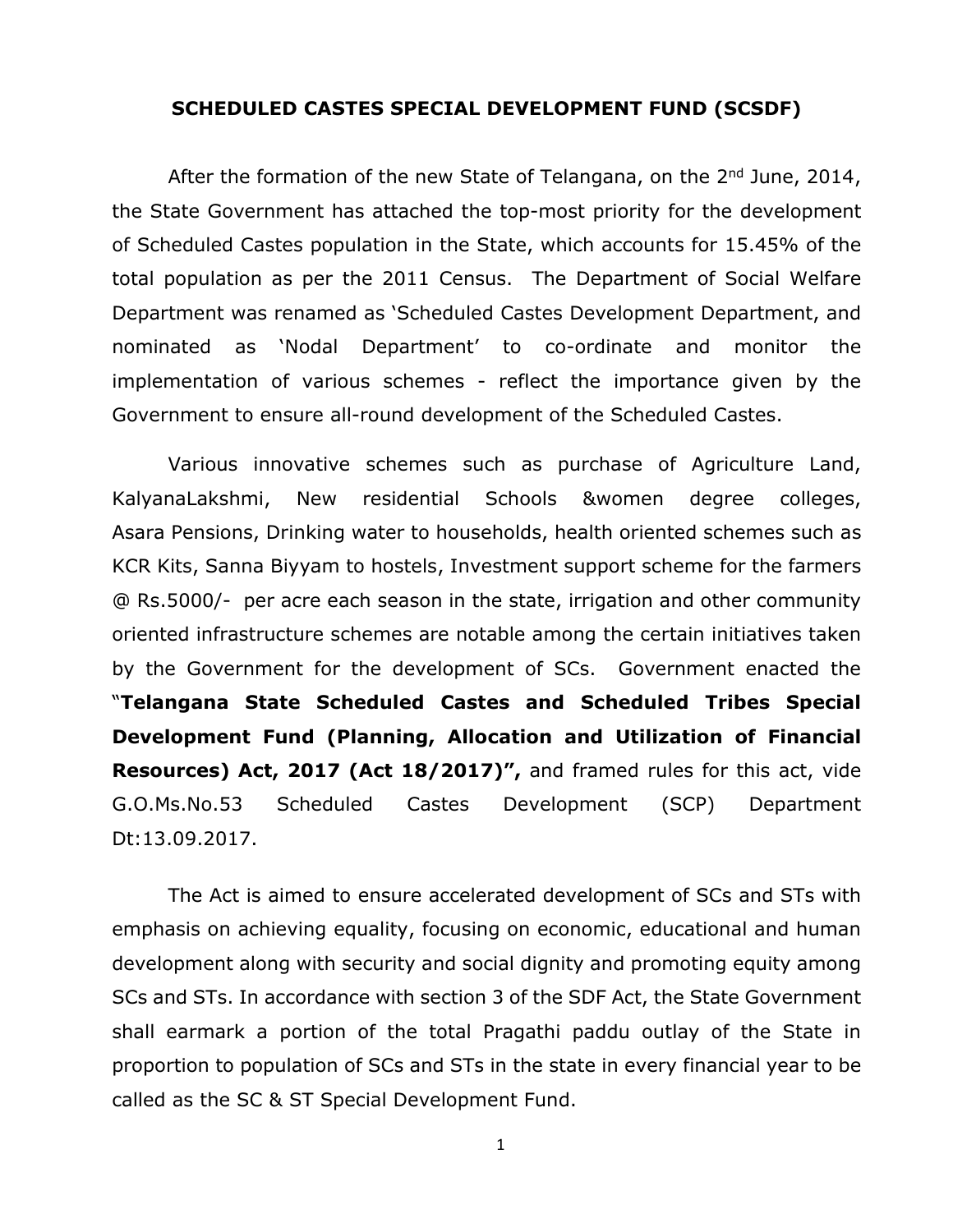The SDF Act has got significant provisions for effective implementation.

#### **Some of the important provisions are as follows:**

- In the earlier act there was a time limitation of 10 years. This has been removed in the new SDF Act.
- The Habitation is redefined as exclusively SC (or) ST population not less than 40% instead of "Combined population'' for administrative convenience in order to avoid overlapping / duplication in implementation of habitation related schemes.
- Provision is made to use **unspent balances** in a financial year in the form of **compensation** in the next financial year.
- Provision is made for **improved vigilance** by way of constituting a committee consisting of official and Non-Official members.

For the First time the Rules were drafted and guidelines were issued vide (G.O.Ms.No.53, SCD (SCP) Department, Dated: 13.09.2017) for effective implementation of Special Development Fund.

#### **NORMS FOR ACCOUNTING EXPENDITURE UNDER SCSDF:**

- **(a)** for schemes exclusively benefitting Scheduled Caste individuals or Scheduled Caste households, 100% of scheme cost shall be allocated and accounted for under Scheduled Castes Special Development Fund;
- **(b)** for schemes benefitting Scheduled Caste habitations, 100% of scheme cost shall be allocated and accounted for under Scheduled Castes Special Development Fund. In case of other habitations the cost shall be allocated and accounted in proportion of the population of the Scheduled Castes;
- **(c)** for general schemes, included in the Special Development Fund, benefitting Scheduled Caste individuals or Scheduled Caste households, along with others, the scheme cost shall be allocated and accounted for under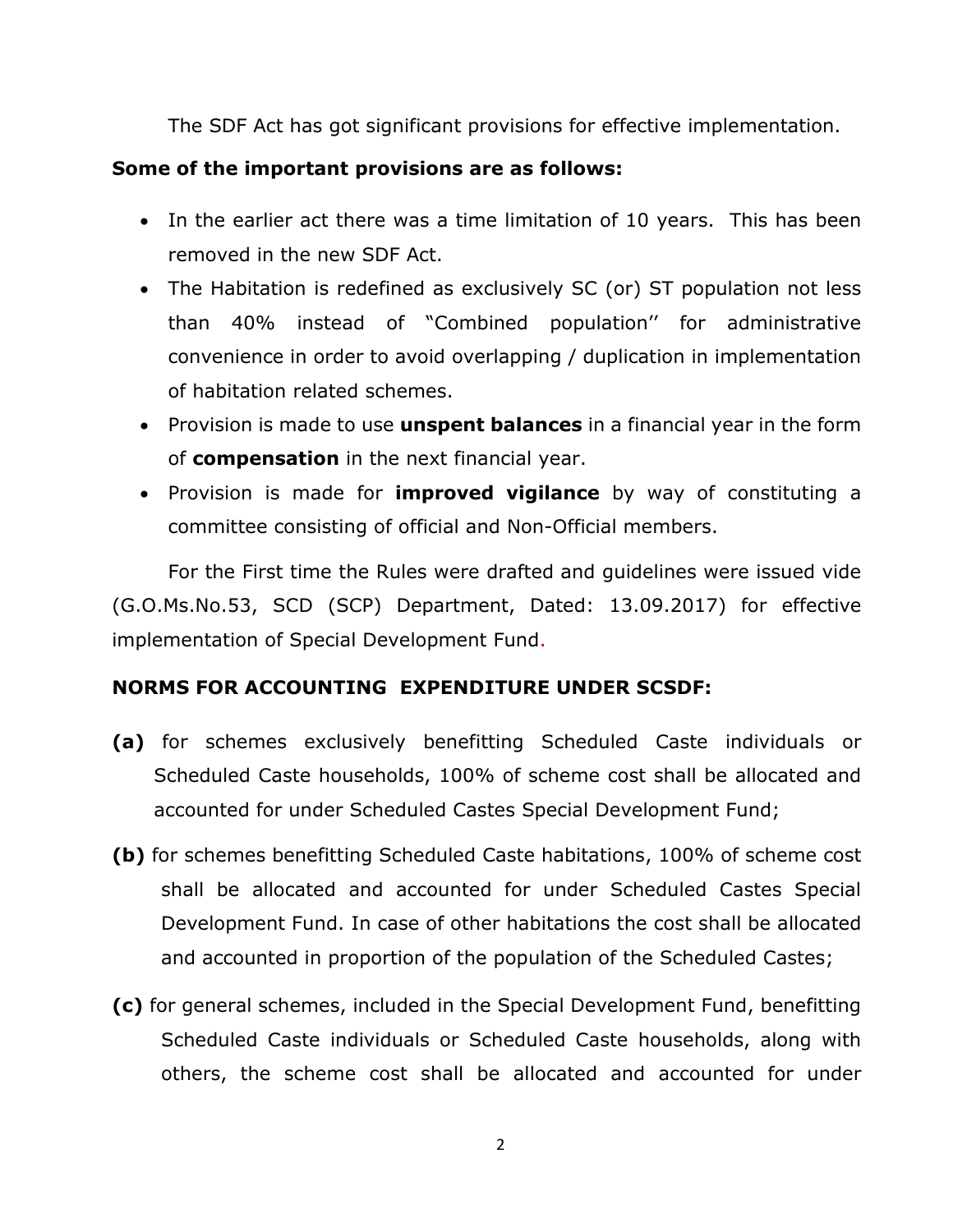Scheduled Castes Special Development Fund, as per the Scheduled Caste beneficiaries covered;

**(d)** In respect of non-divisible infrastructure works, a portion of the scheme cost as may be determined by the Government shall be deemed to have been attributed for SC/ST Special Development Fund (Govt. have issued orders stating 7% of scheme cost (transport/irrigation) for considering as deemed expenditure).

#### **RELEASE OF FUNDS:**

- Once the budget is approved by the Legislature, the Secretary of Finance Department shall issue BROs to the departments concerned duly informing the Nodal Departments.
- The respective departments shall take further action to issue necessary administrative sanction proceedings and technical sanctions based on the various levels of delegations in force, duly informing the Nodal Departments concerned.

#### **OTHER GUIDLINES OF SCSDF RULES:**

- **1. Measures for ensuring transparency:** Discussion and review on the measures for ensuring transparency shall be a mandatory item on the agenda of the State Council and the Nodal Agency for SCSDF/STSDF. This includes discussion and issuing directions on tendering process, procurement, regularity of internal audit, internal vigilance mechanism, and stringent action on the persons found responsible for financial irregularities.
- **2. Rewards for commendable performance:** There shall be rewards for the departments/Officers for better planning, better targeting and timely and effective implementation of the SCSDF/STSDF schemes.
- **3. Penalties for delays and non performance**: Wherever wilful delays and poor performance are noticed in implementing the schemes under SCSDF/STSDF, the Nodal Agency for SCSDF/STSDF may identify the persons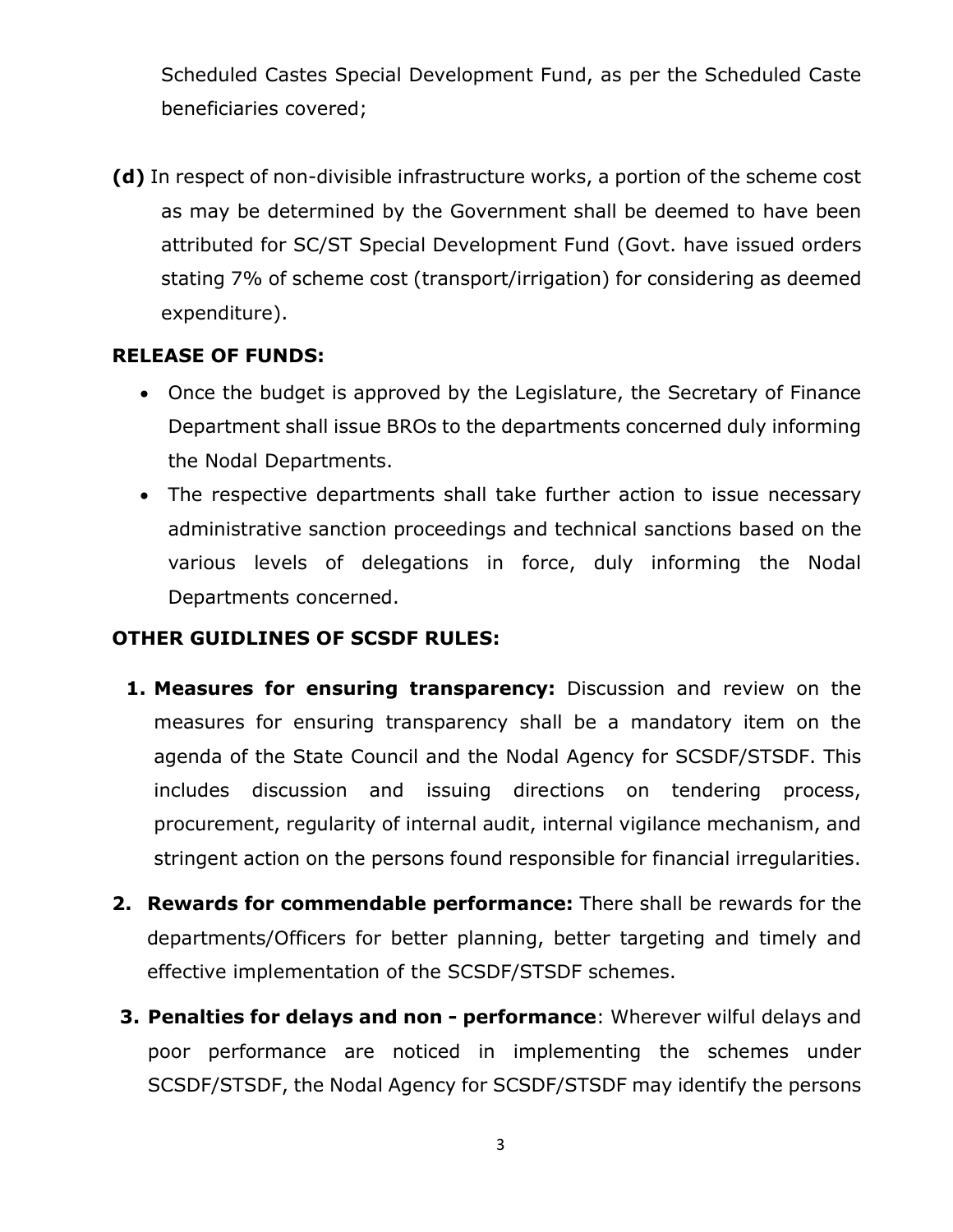responsible through an objective verification and recommend to the competent authorities for taking appropriate disciplinary action.

- **4. Surprise visits and physical verification**: The monitoring of SCSDF/STSDF shall also include surprise visits, physical verification of the works, functioning of the institutions, progress reports etc.,
- **5. Concurrent Evaluation**: The Nodal Agency may also take up concurrent evaluation of important schemes under SCSDF/STSDF through reputed Research Institutions, Universities and NGOs from time to time.
- **6. SCSTFMS PORTAL:** All SCSDF implementing departments shall upload the financial (expenditure details) and physical achievements in SCSTFMS portal regularly by maintaining coordination with CGG by the Nodal officer of concerned department from time to time.

Department wise details of "SC SPECIAL DEVELOPMENT FUND" for the FY 2022-23 duly earmarking of funds in proportion to SC population are given in this volume.

 The outlay of SC SPECIAL DEVELOPMENT FUNDS for the year 2022-23 is Rs. 33937.76 Crores, which accounts for 23.90% in the total outlay of Pragathi Paddhu (Rs. 141971.26 Crores) of Annual Budget of Financial year 2022-23.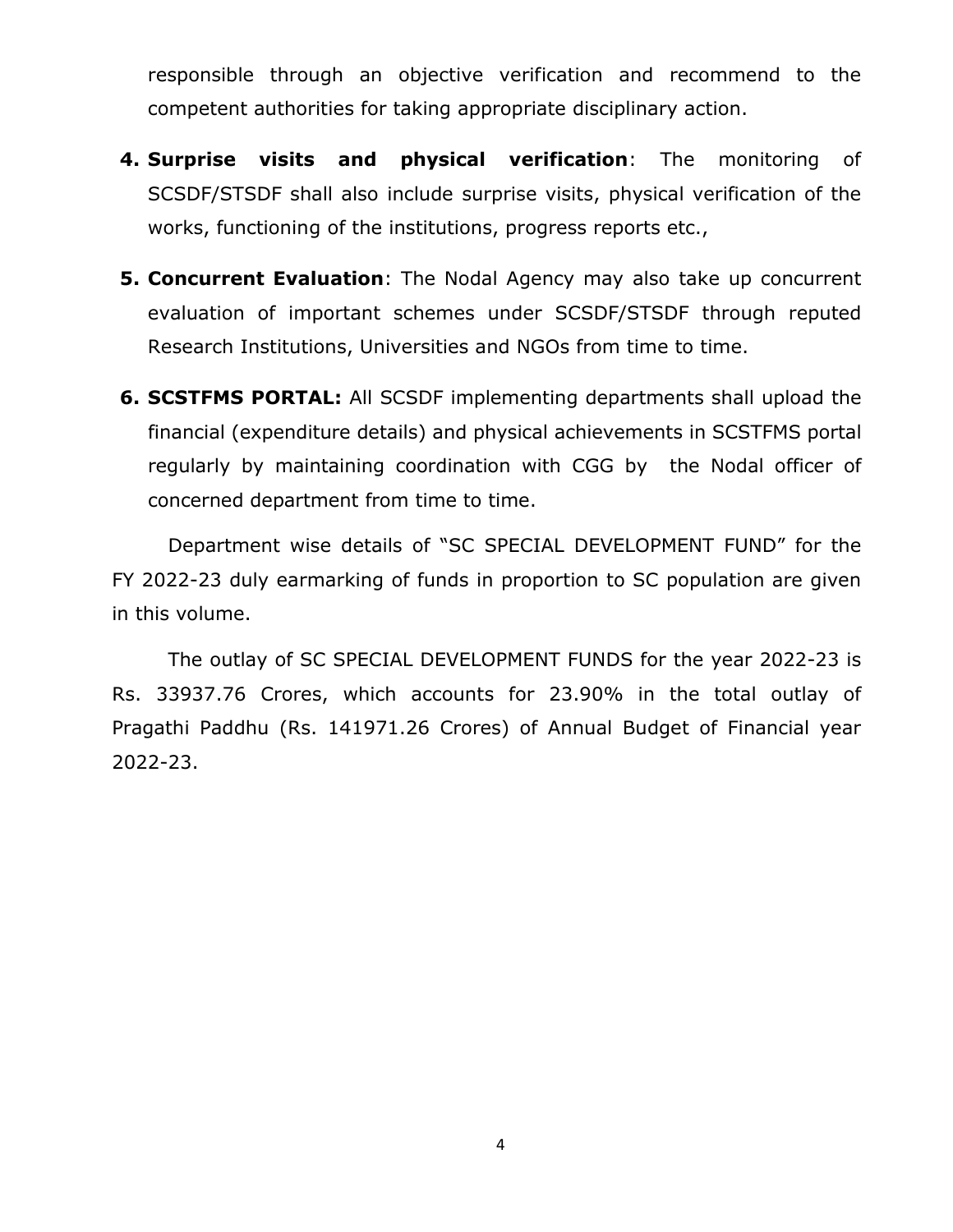#### **SCSDF - DEPARTMENT WISE ALLOCATIONS FOR 2022-23**

| SI.<br>No.     | <b>Name of</b><br><b>Department</b>                     | <b>State Sector</b><br><b>Schemes</b> | <b>Centrally</b><br><b>Sponsored</b><br><b>Schemes</b> | <b>Matching</b><br><b>State</b><br><b>Share for</b><br><b>Centrally</b><br><b>Sponsored</b><br><b>Schemes</b> | <b>Total</b> |
|----------------|---------------------------------------------------------|---------------------------------------|--------------------------------------------------------|---------------------------------------------------------------------------------------------------------------|--------------|
| 1              | $\overline{2}$                                          | 3                                     | 4                                                      | 5                                                                                                             | 6            |
| $\mathbf{1}$   | Commissioner and<br>Director, Agriculture<br>Department | 216105.37                             | 4651.75                                                | 3125.92                                                                                                       | 223883.04    |
| $\overline{2}$ | Commissioner,<br>Horticulture<br>Department             | 9080.00                               | 1853.37                                                | 1235.59                                                                                                       | 12168.96     |
| $\overline{3}$ | Director, Animal<br>Husbandry<br>Department             | 2045.00                               | 291.49                                                 | 309.44                                                                                                        | 2645.93      |
| $\overline{4}$ | Commissioner, Rural<br>Development<br>Department        | 212136.29                             | 25055.77                                               | 9067.71                                                                                                       | 246259.77    |
| 5              | Commissioner,<br>Panchayath Raj<br>Department           | 53522.18                              | 1500.00                                                |                                                                                                               | 55022.18     |
| 6              | Energy, Secretariat<br>Department                       | 178500.00                             |                                                        |                                                                                                               | 178500.00    |
| $\overline{7}$ | Commissioner,<br>Industries<br>Department               | 63030.21                              |                                                        |                                                                                                               | 63030.21     |
| 8              | Engineer in Chief<br>Buildings, & CRF HOD               |                                       | 6180.00                                                |                                                                                                               | 6180.00      |
| 9              | Planning, Secretariat<br>Department                     | 43260.00                              |                                                        |                                                                                                               | 43260.00     |
| 10             | Commissioner, Civil<br><b>Supplies Department</b>       | 79235.75                              |                                                        |                                                                                                               | 79235.75     |
| 11             | <b>School Education</b><br>Department                   | 2562.35                               | 1777.40                                                | 1184.93                                                                                                       | 5524.68      |
| 12             | Project Director,<br>SAMAGRA SHIKSHA                    |                                       | 7651.71                                                | 5101.13                                                                                                       | 12752.84     |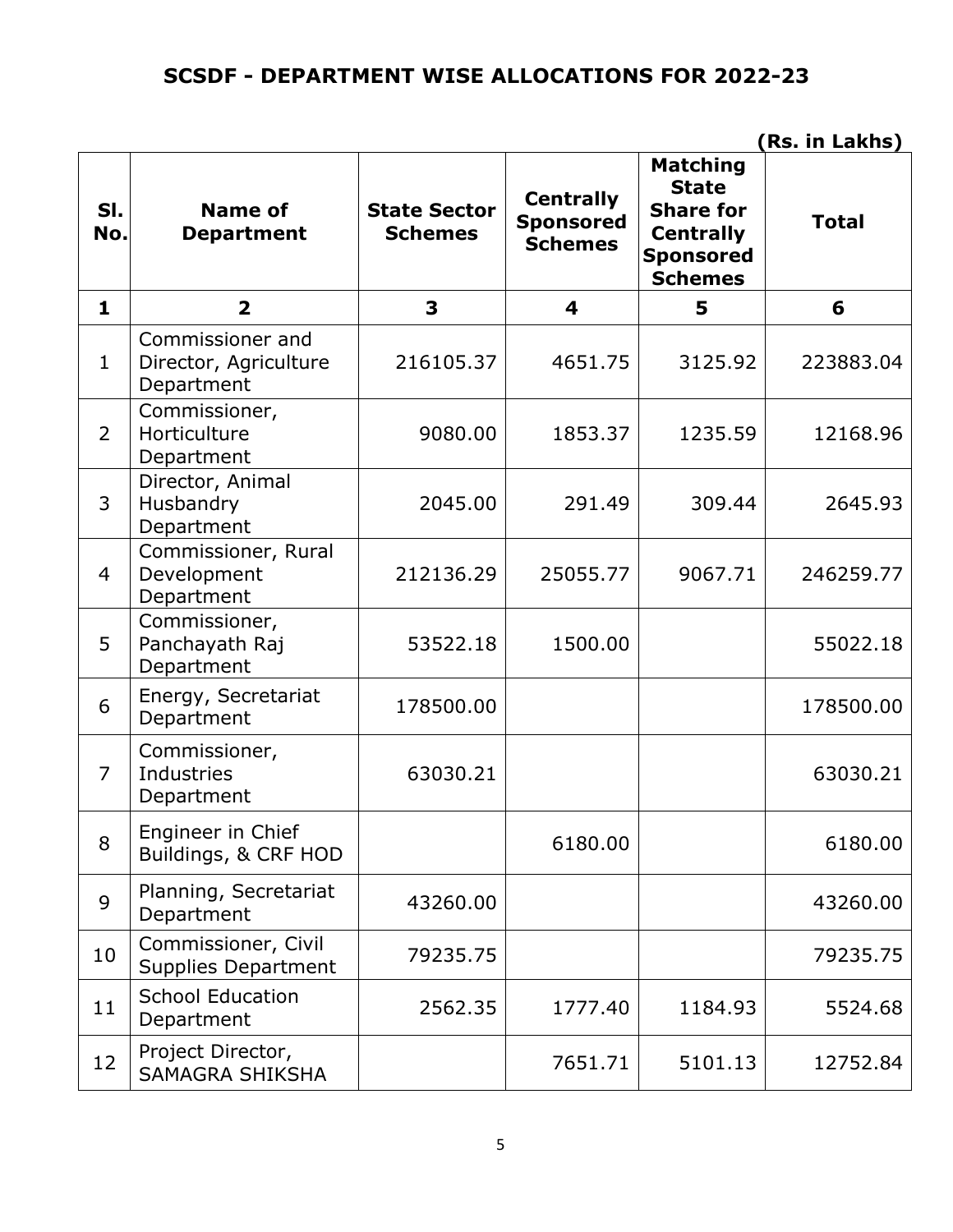| SI.<br>No.   | Name of<br><b>Department</b>                                                       | <b>State Sector</b><br><b>Schemes</b> | <b>Centrally</b><br><b>Sponsored</b><br><b>Schemes</b> | <b>Matching</b><br><b>State</b><br><b>Share for</b><br><b>Centrally</b><br><b>Sponsored</b><br><b>Schemes</b> | <b>Total</b> |
|--------------|------------------------------------------------------------------------------------|---------------------------------------|--------------------------------------------------------|---------------------------------------------------------------------------------------------------------------|--------------|
| $\mathbf{1}$ | $\overline{2}$                                                                     | 3                                     | 4                                                      | 5                                                                                                             | 6            |
| 13           | Collegiate Education,<br><b>HOD</b>                                                |                                       | 309.11                                                 | 206.07                                                                                                        | 515.18       |
| 14           | Director, Medical<br>Education                                                     | 15135.78                              |                                                        |                                                                                                               | 15135.78     |
| 15           | Department of<br>Ayurveda, Yoga, Unani,<br>Siddha &<br>Homoeopathy<br>(AYUSH), HOD |                                       | 87.59                                                  | 35.03                                                                                                         | 122.62       |
| 16           | Director, Public Health<br>and Family Welfare                                      | 7719.72                               |                                                        |                                                                                                               | 7719.72      |
| 17           | Commissioner, Health<br>and Family Welfare                                         | 8722.45                               | 6491.46                                                | 6202.76                                                                                                       | 21416.67     |
| 18           | Engineer-in-Chief,<br>Rural Water Supply &<br>Sanitation<br>Department             |                                       | 7727.81                                                | 7727.81                                                                                                       | 15455.62     |
| 19           | Managing Director,<br><b>Weaker Section</b><br>Housing Programme                   | 195000.00                             | 15449.92                                               |                                                                                                               | 210449.92    |
| 20           | Municipal<br>Administration and<br>Urban Development,<br>Secretariat<br>Department | 12360.00                              | 9397.50                                                | 5306.03                                                                                                       | 27063.53     |
| 21           | Commissioner and<br>Director, Municipal<br>Administration<br>Department            | 7337.50                               | 1700.12                                                |                                                                                                               | 9037.62      |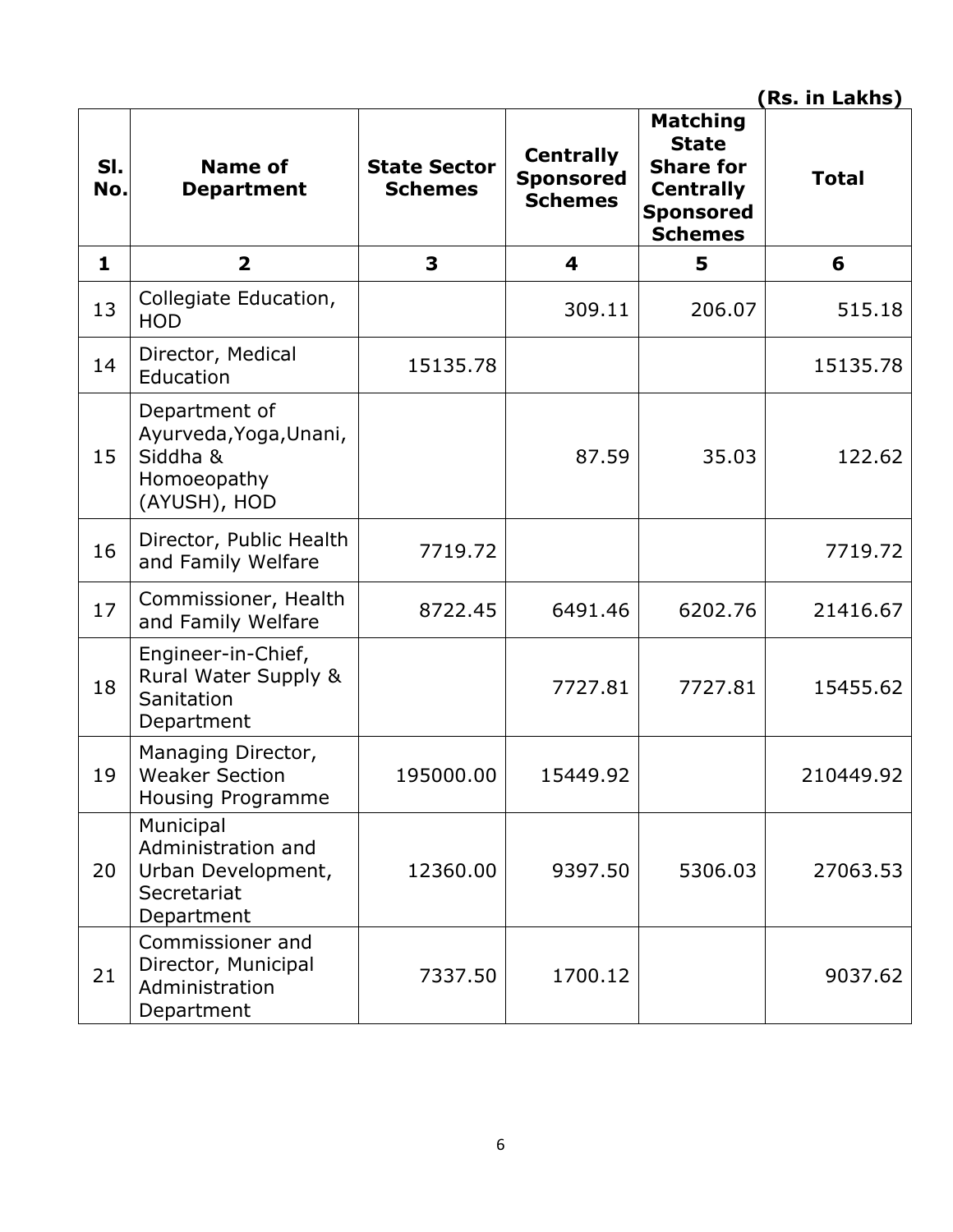| SI.<br>No.   | Name of<br><b>Department</b>                                                                        | <b>State Sector</b><br><b>Schemes</b> | <b>Centrally</b><br><b>Sponsored</b><br><b>Schemes</b> | <b>Matching</b><br><b>State</b><br><b>Share for</b><br><b>Centrally</b><br><b>Sponsored</b><br><b>Schemes</b> | <b>Total</b> |
|--------------|-----------------------------------------------------------------------------------------------------|---------------------------------------|--------------------------------------------------------|---------------------------------------------------------------------------------------------------------------|--------------|
| $\mathbf{1}$ | $\overline{\mathbf{2}}$                                                                             | 3                                     | 4                                                      | 5                                                                                                             | 6            |
| 22           | Commissioner,<br><b>Scheduled Castes</b><br>Development<br>Department and VC &<br>MD, TSCCDC Ltd.,  | 1924493.96                            | 2690.28                                                |                                                                                                               | 1927184.24   |
| 23           | Secretary, Telangana<br>Social Welfare<br>Residential<br>Educational<br><b>Institutions Society</b> | 106379.62                             |                                                        |                                                                                                               | 106379.62    |
| 24           | Employment and<br>Training, HOD                                                                     |                                       | 104.65                                                 |                                                                                                               | 104.65       |
| 25           | Director, Women<br>Development and<br>Child Welfare<br>Department                                   | 4300.00                               | 3846.72                                                | 3806.81                                                                                                       | 11953.53     |
| 26           | Engineer-in-Chief,<br>General & Panchayat<br>Raj Department                                         | 5000.00                               | 2936.57                                                | 1957.71                                                                                                       | 9894.28      |
| 27           | Director, Ground<br>Water Department,<br><b>HOD</b>                                                 | 120.00                                |                                                        |                                                                                                               | 120.00       |
|              | <b>Total Allocated to</b><br><b>Departments</b>                                                     | 3146046.18                            | 99703.22                                               | 45266.94                                                                                                      | 3291016.34   |
|              | <b>Non Divisible Infrastructural works</b>                                                          |                                       |                                                        |                                                                                                               |              |
| 28           | Transport                                                                                           | 37819.38                              |                                                        |                                                                                                               | 37819.38     |
| 29           | Irrigation                                                                                          | 64940.16                              |                                                        |                                                                                                               | 64940.16     |
|              | <b>Non-Divisible</b><br><b>Works Total</b>                                                          | 102759.54                             |                                                        |                                                                                                               | 102759.54    |
|              | <b>Grand Total</b>                                                                                  | 3248805.72                            | 99703.22                                               | 45266.94                                                                                                      | 3393775.88   |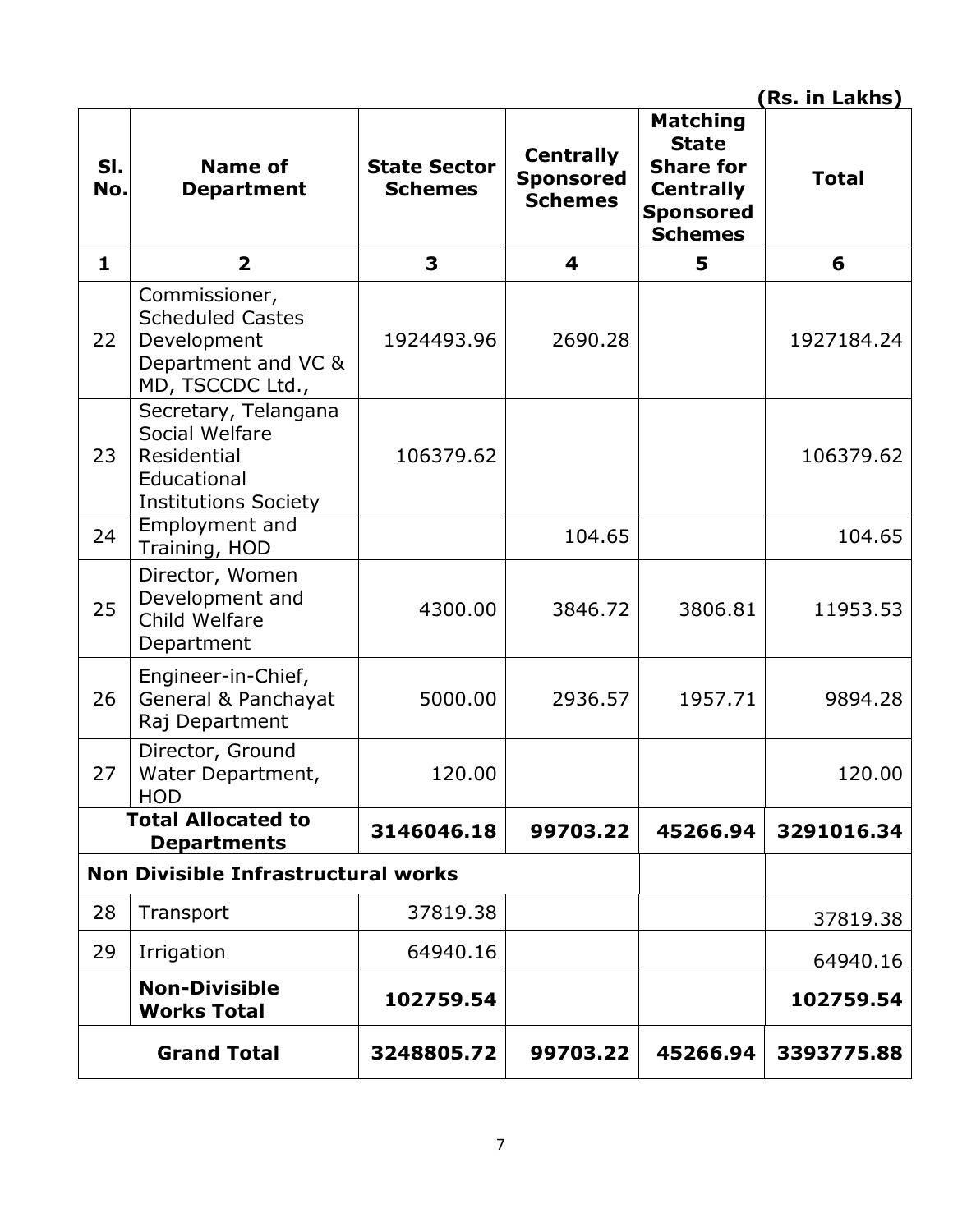#### **SCSDF -2022-23**

### **Department wise/Scheme wise Allocations**

|                |                                                                              |                                       |                                                        |                                                                                                               | (Rs in Lakhs) |
|----------------|------------------------------------------------------------------------------|---------------------------------------|--------------------------------------------------------|---------------------------------------------------------------------------------------------------------------|---------------|
| SI.<br>No.     | <b>Department/ Scheme</b>                                                    | <b>State Sector</b><br><b>Schemes</b> | <b>Centrally</b><br><b>Sponsored</b><br><b>Schemes</b> | <b>Matching</b><br><b>State</b><br><b>Share for</b><br><b>Centrally</b><br><b>Sponsored</b><br><b>Schemes</b> | <b>Total</b>  |
| $\mathbf{1}$   | $\overline{2}$                                                               | 3                                     | 4                                                      | 5                                                                                                             | 6             |
| $\mathbf{1}$   | <b>Commissioner and</b><br><b>Director, Agriculture</b><br><b>Department</b> |                                       |                                                        |                                                                                                               |               |
| $\mathbf{1}$   | Crop Insurance Scheme                                                        | 1533.75                               |                                                        |                                                                                                               | 1533.75       |
| 2              | Farm Mechanization                                                           | 7725.00                               |                                                        |                                                                                                               | 7725.00       |
| 3              | <b>Investment Support</b><br><b>Scheme to Farmers</b>                        | 134384.00                             |                                                        |                                                                                                               | 134384.00     |
| 4              | Rhythu Vedika                                                                | 1000.00                               |                                                        |                                                                                                               | 1000.00       |
| 5              | Supply of Seeds to Farmers                                                   | 669.48                                |                                                        |                                                                                                               | 669.48        |
| 6              | Insurance to farmers                                                         | 18568.14                              |                                                        |                                                                                                               | 18568.14      |
| $\overline{7}$ | Scheme for Debt relief to<br>farmers                                         | 50680.00                              |                                                        |                                                                                                               | 50680.00      |
| 8              | Market Intervention Fund                                                     | 1545.00                               |                                                        |                                                                                                               | 1545.00       |
| 9              | National E- Governance<br>Plan in Agriculture                                |                                       | 95.32                                                  | 59.18                                                                                                         | 154.50        |
| 10             | <b>National Food Security</b><br>Mission                                     |                                       | 324.07                                                 | 201.23                                                                                                        | 525.30        |
| 11             | National Mission on<br>Agricultural Extension and<br>Technology              |                                       | 38.13                                                  |                                                                                                               | 38.13         |
| 12             | National Mission on Oil seed<br>and Oil Palm                                 |                                       | 133.44                                                 | 82.86                                                                                                         | 216.30        |
| 13             | Paramparagath Krishi Vikas<br>Yojana                                         |                                       | 14.50                                                  | 9.00                                                                                                          | 23.50         |
| 14             | Rainfed Area Development                                                     |                                       | 19.06                                                  | 11.84                                                                                                         | 30.90         |
| 15             | RashtriyaKrushiVikasYojana<br>(RKVY)                                         |                                       | 2829.58                                                | 1994.50                                                                                                       | 4824.08       |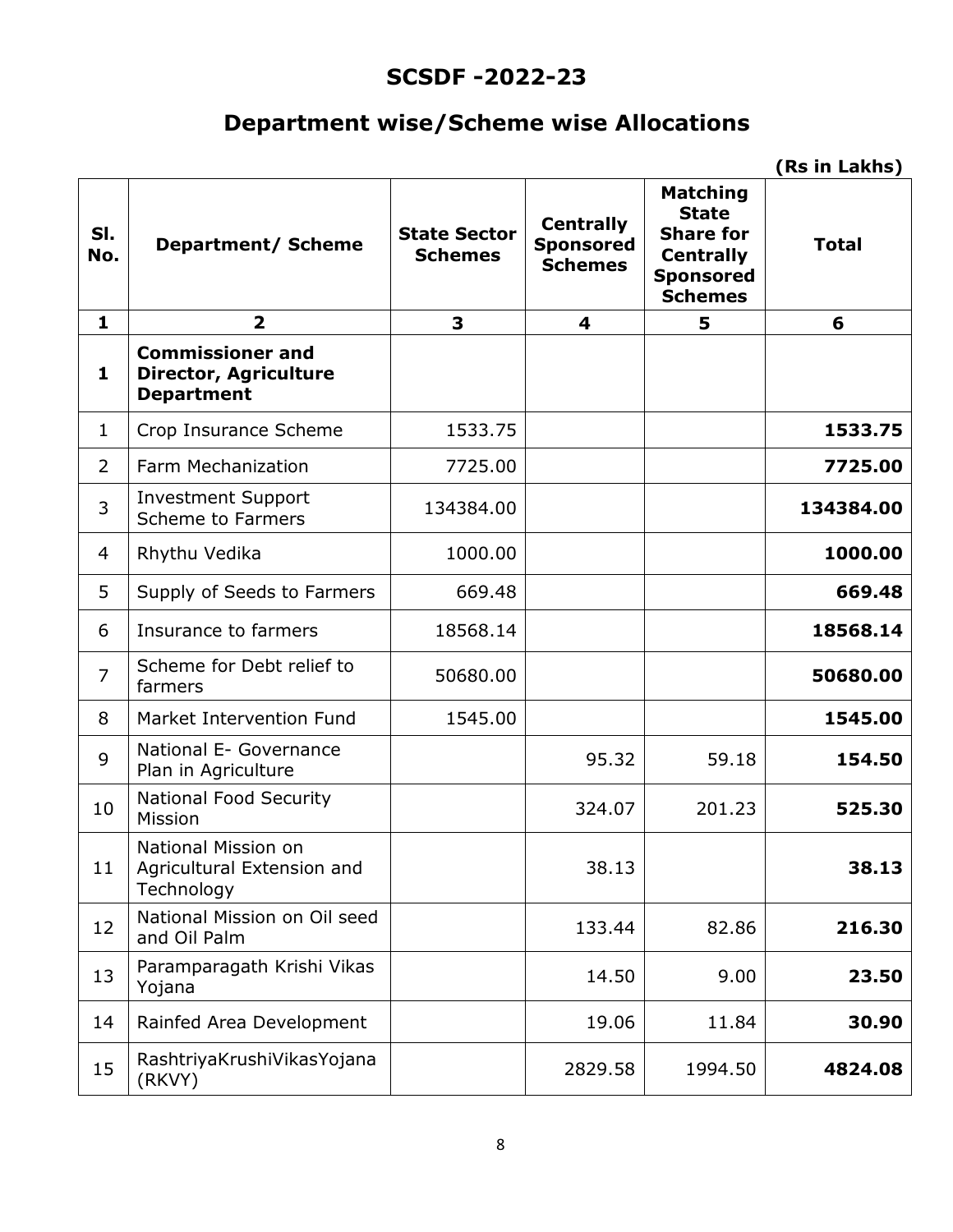| SI.<br>No.              | <b>Department/ Scheme</b>                              | <b>State Sector</b><br><b>Schemes</b> | <b>Centrally</b><br><b>Sponsored</b><br><b>Schemes</b> | <b>Matching</b><br><b>State</b><br><b>Share for</b><br><b>Centrally</b><br><b>Sponsored</b><br><b>Schemes</b> | <b>Total</b> |
|-------------------------|--------------------------------------------------------|---------------------------------------|--------------------------------------------------------|---------------------------------------------------------------------------------------------------------------|--------------|
| $\mathbf{1}$            | $\overline{2}$                                         | 3                                     | $\overline{\mathbf{4}}$                                | 5                                                                                                             | 6            |
| 16                      | Soil Health and Fertility and<br>Health Management     |                                       | 682.94                                                 | 424.05                                                                                                        | 1106.99      |
| 17                      | Sub Mission on Agricultural<br>Extension               |                                       | 476.58                                                 | 295.92                                                                                                        | 772.50       |
| 18                      | Sub Mission on Agricultural<br>Mechanization           |                                       |                                                        | 23.67                                                                                                         | 23.67        |
| 19                      | Sub Mission on Seed and<br><b>Planting Material</b>    |                                       | 38.13                                                  | 23.67                                                                                                         | 61.80        |
|                         | <b>Total - Agriculture</b>                             | 216105.37                             | 4651.75                                                | 3125.92                                                                                                       | 223883.04    |
| $\overline{\mathbf{2}}$ | Commissioner,<br><b>Horticulture Department</b>        |                                       |                                                        |                                                                                                               |              |
| $\mathbf{1}$            | Oilseed cultivation                                    | 9080.00                               |                                                        |                                                                                                               | 9080.00      |
| $\overline{2}$          | National Mission on Edible<br>Oils-Oil Palm            |                                       |                                                        | 56.17                                                                                                         | 56.17        |
| 3                       | <b>National Horticulture</b><br>Mission                |                                       | 482.77                                                 | 321.85                                                                                                        | 804.62       |
| $\overline{4}$          | Per Drop more Crop (Micro<br>Irrigation)               |                                       | 1370.6                                                 | 857.57                                                                                                        | 2228.17      |
|                         | <b>Total - Horticulture</b>                            | 9080.00                               | 1853.37                                                | 1235.59                                                                                                       | 12168.96     |
| 3                       | <b>Director, Animal</b><br><b>Husbandry Department</b> |                                       |                                                        |                                                                                                               |              |
| $\mathbf{1}$            | <b>Incentives for Milk</b><br>Production               | 1545.00                               |                                                        |                                                                                                               | 1545.00      |
| $\overline{2}$          | Live Stock Health and<br><b>Veterinary Services</b>    | 500.00                                |                                                        |                                                                                                               | 500.00       |
| 3                       | <b>National Livestock</b><br>Management Programme      |                                       | 145.75                                                 | 154.72                                                                                                        | 300.47       |
| $\overline{4}$          | Veterinary services and<br>Animal Health               |                                       | 145.74                                                 | 154.72                                                                                                        | 300.46       |
|                         | <b>Total - Animal Husbandry</b>                        | 2045.00                               | 291.49                                                 | 309.44                                                                                                        | 2645.93      |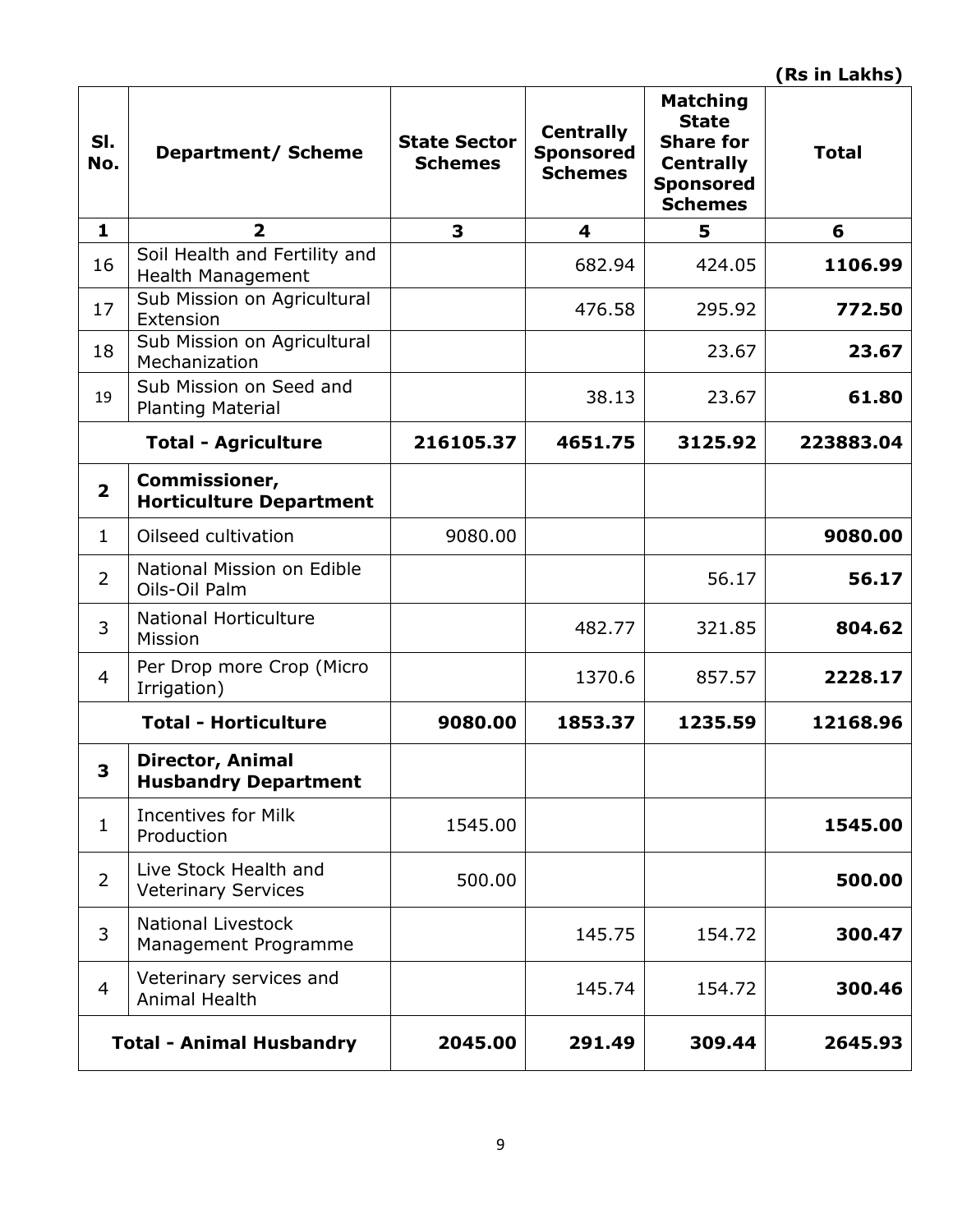| SI.<br>No.     | <b>Department/ Scheme</b>                                                     | <b>State Sector</b><br><b>Schemes</b> | <b>Centrally</b><br><b>Sponsored</b><br><b>Schemes</b> | <b>Matching</b><br><b>State</b><br><b>Share for</b><br><b>Centrally</b><br><b>Sponsored</b><br><b>Schemes</b> | <b>Total</b> |
|----------------|-------------------------------------------------------------------------------|---------------------------------------|--------------------------------------------------------|---------------------------------------------------------------------------------------------------------------|--------------|
| $\mathbf{1}$   | $\overline{2}$                                                                | 3                                     | 4                                                      | 5                                                                                                             | 6            |
| 4              | <b>Commissioner, Rural</b><br><b>Development</b><br><b>Department</b>         |                                       |                                                        |                                                                                                               |              |
| $\mathbf{1}$   | Asara Pensions to Disabled<br>Persons                                         | 36094.09                              |                                                        |                                                                                                               | 36094.09     |
| $\overline{2}$ | Asara Pensions to Old Age<br>Persons & Widows                                 | 138637.02                             |                                                        |                                                                                                               | 138637.02    |
| 3              | Financial Assistance to<br>Beedi workers                                      | 12243.93                              |                                                        |                                                                                                               | 12243.93     |
| $\overline{4}$ | Financial Assistance to<br>Single Woman                                       | 7780.00                               |                                                        |                                                                                                               | 7780.00      |
| 5              | Interest Free Loans to<br>DWCRA Women (Vaddileni<br>Runalu)                   | 17381.25                              |                                                        |                                                                                                               | 17381.25     |
| 6              | Indira Gandhi National<br><b>Disabled Pension Scheme</b>                      |                                       | 86.56                                                  |                                                                                                               | 86.56        |
| $\overline{7}$ | Indira Gndhi National Old<br>Agea Pension Scheme<br>(IGNOAPS)                 |                                       | 3100.56                                                |                                                                                                               | 3100.56      |
| 8              | Indira Gandhi National<br><b>Widow Pension Scheme</b>                         |                                       | 1260.72                                                |                                                                                                               | 1260.72      |
| 9              | Integrated Watershed<br>Development Programme                                 |                                       | 825.00                                                 | 550.00                                                                                                        | 1375.00      |
| 10             | Mahatma Gandhi National<br><b>Rural Employment</b><br>Guarantee Act (MGNREGA) |                                       | 15125.00                                               | 5382.69                                                                                                       | 20507.69     |
| 11             | National Rural Livelihood<br>Mission (NRLM)                                   |                                       | 1732.50                                                | 1155.00                                                                                                       | 2887.50      |
| 12             | Shyam Prasad Mukherjee<br><b>RURBAN Mission</b>                               |                                       | 37.93                                                  | 55.02                                                                                                         | 92.95        |
| 13             | Swatch Bharath Mission<br>Gramin (SBM-G)                                      |                                       | 2887.50                                                | 1925.00                                                                                                       | 4812.50      |
|                | <b>Total - Rural Development</b><br><b>Department</b>                         | 212136.29                             | 25055.77                                               | 9067.71                                                                                                       | 246259.77    |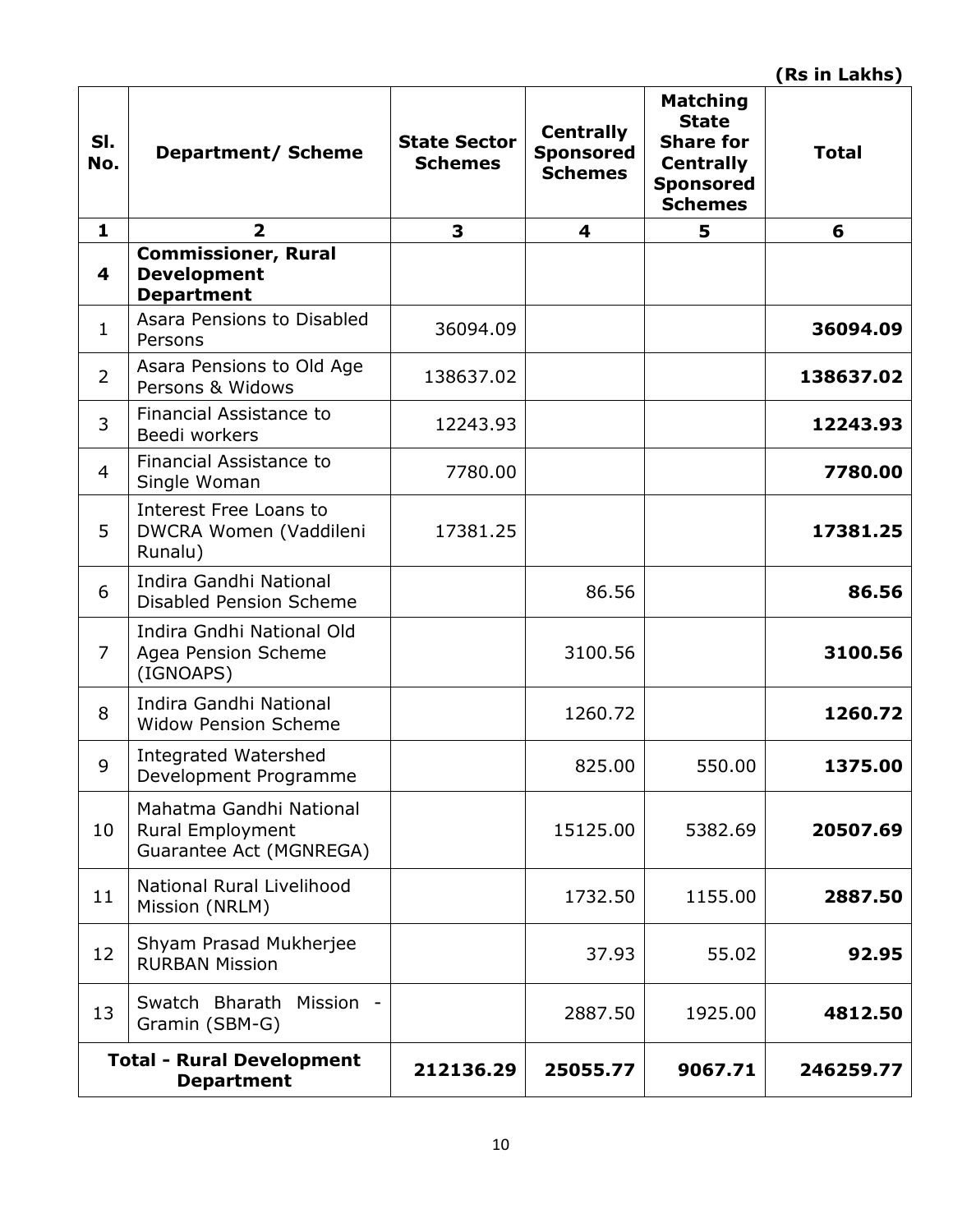| SI.<br>No.              | <b>Department/ Scheme</b>                                                                            | <b>State Sector</b><br><b>Schemes</b> | <b>Centrally</b><br><b>Sponsored</b><br><b>Schemes</b> | <b>Matching</b><br><b>State</b><br><b>Share for</b><br><b>Centrally</b><br><b>Sponsored</b><br><b>Schemes</b> | <b>Total</b> |
|-------------------------|------------------------------------------------------------------------------------------------------|---------------------------------------|--------------------------------------------------------|---------------------------------------------------------------------------------------------------------------|--------------|
| $\mathbf{1}$            | $\overline{\mathbf{2}}$                                                                              | 3                                     | 4                                                      | 5                                                                                                             | 6            |
| 5                       | Commissioner,<br>Panchayath Raj<br><b>Department</b>                                                 |                                       |                                                        |                                                                                                               |              |
| $\mathbf{1}$            | <b>Finance Commission Grants</b><br>to Gram Panchayaths                                              | 18582.44                              |                                                        |                                                                                                               | 18582.44     |
| $\overline{2}$          | <b>Finance Commission Grants</b><br>to Mandal Parishads                                              | 2185.56                               |                                                        |                                                                                                               | 2185.56      |
| 3                       | <b>Finance Commission Grants</b><br>to Zilla Parishads                                               | 1093.64                               |                                                        |                                                                                                               | 1093.64      |
| $\overline{4}$          | State Matching Grant for<br><b>Gram Panchayaths</b>                                                  | 21578.55                              |                                                        |                                                                                                               | 21578.55     |
| 5                       | State Matching Grant for<br><b>Mandal Parishads</b>                                                  | 3975.96                               |                                                        |                                                                                                               | 3975.96      |
| 6                       | State Matching Grant for<br>Zilla Parishads                                                          | 4032.02                               |                                                        |                                                                                                               | 4032.02      |
| $\overline{7}$          | <b>Finance Commission Grants</b><br>to Rural Local Bodies-Health<br>Sector                           | 2074.01                               |                                                        |                                                                                                               | 2074.01      |
| 8                       | Pradhana Manthri Adarsh<br>Gram Yojana (PMAGY)                                                       |                                       | 1500.00                                                |                                                                                                               | 1500.00      |
|                         | <b>Total - Commissioner,</b><br>Panchayath Raj                                                       | 53522.18                              | 1500.00                                                |                                                                                                               | 55022.18     |
| 6                       | <b>Energy, Secretariat</b><br><b>Department</b>                                                      |                                       |                                                        |                                                                                                               |              |
| $\mathbf{1}$            | Assistance to Transmission<br>Corporation of Telangana<br>Ltd for Agricultural and<br>Allied Subsidy | 178500.00                             |                                                        |                                                                                                               | 178500.00    |
|                         | Total - Energy,<br><b>Secretariat Department</b>                                                     | 178500.00                             |                                                        |                                                                                                               | 178500.00    |
| $\overline{\mathbf{z}}$ | Commissioner,<br><b>Industries Department</b>                                                        |                                       |                                                        |                                                                                                               |              |
| $\mathbf{1}$            | Incentives for Industrial<br>Promotion                                                               | 62500.00                              |                                                        |                                                                                                               | 62500.00     |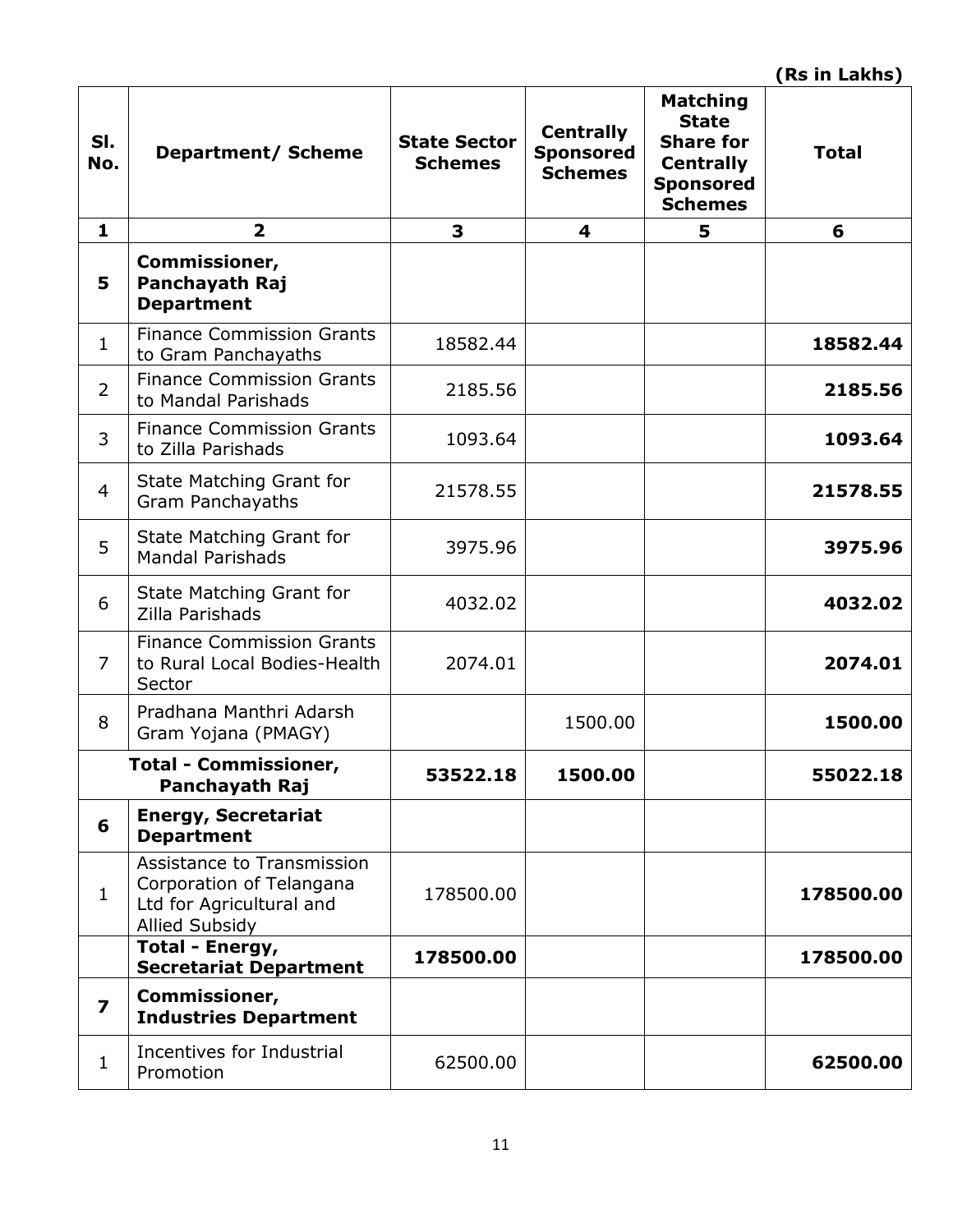| SI.<br>No.       | <b>Department/ Scheme</b>                                                    | <b>State Sector</b><br><b>Schemes</b> | <b>Centrally</b><br><b>Sponsored</b><br><b>Schemes</b> | <b>Matching</b><br><b>State</b><br><b>Share for</b><br><b>Centrally</b><br><b>Sponsored</b><br><b>Schemes</b> | <b>Total</b> |
|------------------|------------------------------------------------------------------------------|---------------------------------------|--------------------------------------------------------|---------------------------------------------------------------------------------------------------------------|--------------|
| $\mathbf{1}$     | $\overline{2}$                                                               | 3                                     | 4                                                      | 5                                                                                                             | 6            |
| $\overline{2}$   | Incentives to the S.C.<br>Entrepreneurs for Industrial<br>Promotion          | 30.21                                 |                                                        |                                                                                                               | 30.21        |
| 3                | Investments in TS LIPCO                                                      | 500.00                                |                                                        |                                                                                                               | 500.00       |
|                  | <b>Total - Industries Department</b>                                         | 63030.21                              |                                                        |                                                                                                               | 63030.21     |
| 8                | <b>Engineer in Chief</b><br><b>Buildings, &amp; CRF HOD</b>                  |                                       |                                                        |                                                                                                               |              |
| $\mathbf{1}$     | Roads and Bridges under<br><b>CRF</b>                                        |                                       | 6180.00                                                |                                                                                                               | 6180.00      |
|                  | <b>Total- Engineer in Chief</b><br><b>Buildings, &amp; CRF HOD</b>           |                                       | 6180.00                                                |                                                                                                               | 6180.00      |
| $\boldsymbol{9}$ | <b>Planning, Secretariat</b><br><b>Department</b>                            |                                       |                                                        |                                                                                                               |              |
| $\mathbf{1}$     | Special Development Fund<br>for Welfare and<br><b>Development Activities</b> | 30900.00                              |                                                        |                                                                                                               | 30900.00     |
| $\overline{2}$   | <b>Constituency Development</b><br>Programme                                 | 12360.00                              |                                                        |                                                                                                               | 12360.00     |
|                  | <b>Total - Planning, Secretariat</b><br><b>Department</b>                    | 43260.00                              |                                                        |                                                                                                               | 43260.00     |
| 10               | <b>Commissioner, Civil</b><br><b>Supplies Department</b>                     |                                       |                                                        |                                                                                                               |              |
| $\mathbf{1}$     | Subsidy on Rice (Human<br>Resources Development)                             | 79235.75                              |                                                        |                                                                                                               | 79235.75     |
|                  | <b>Total - Civil Supplies</b>                                                | 79235.75                              |                                                        |                                                                                                               | 79235.75     |
| 11               | <b>School Education</b><br><b>Department</b>                                 |                                       |                                                        |                                                                                                               |              |
| $\mathbf{1}$     | <b>Nutritious Meals</b><br>Programmes for IX to X                            | 1712.35                               |                                                        |                                                                                                               | 1712.35      |
| $\overline{2}$   | Assistance to Adolescent<br>Girls                                            | 850.00                                |                                                        |                                                                                                               | 850.00       |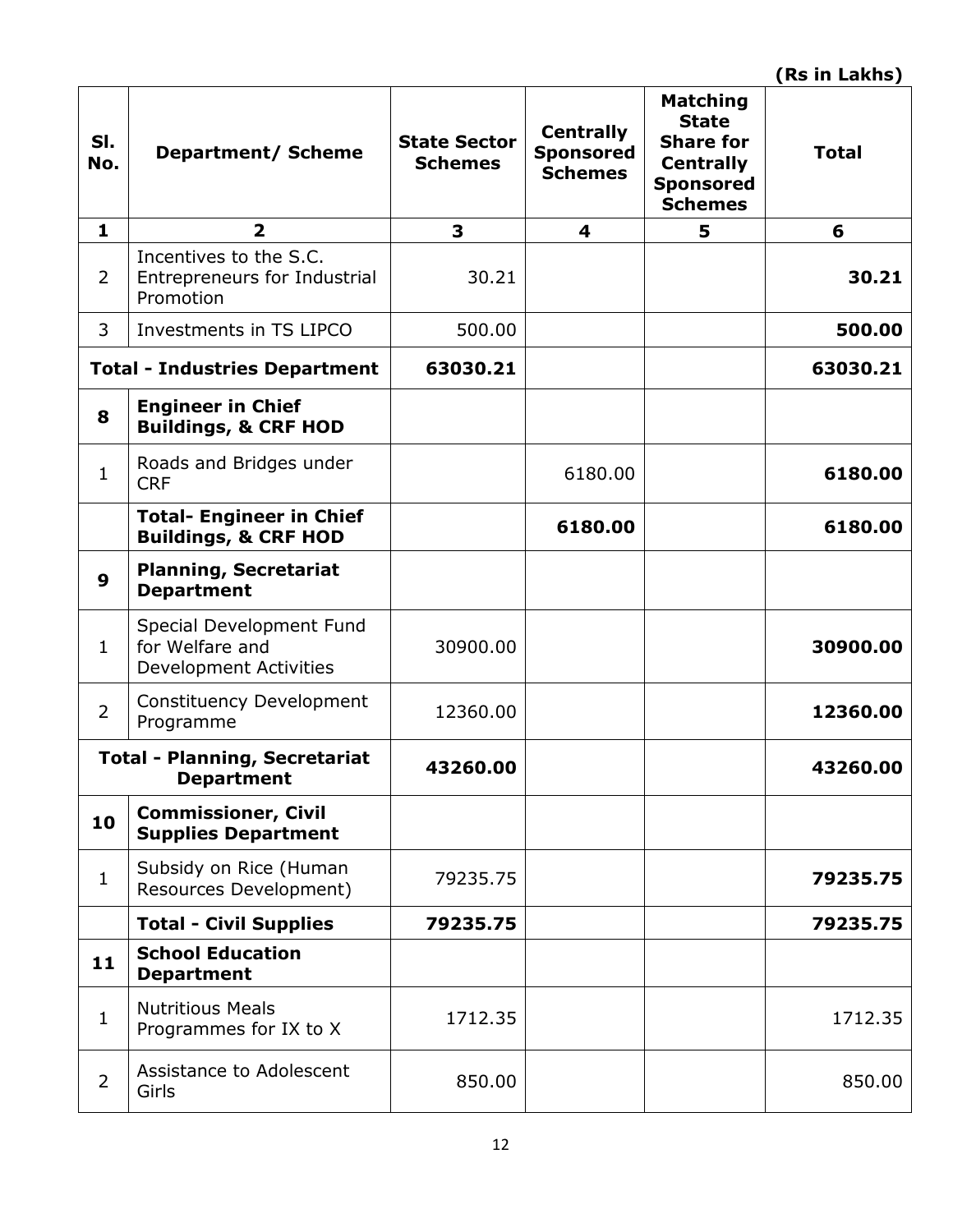| SI.<br>No.     | <b>Department/ Scheme</b>                                                                                      | <b>State Sector</b><br><b>Schemes</b> | <b>Centrally</b><br><b>Sponsored</b><br><b>Schemes</b> | <b>Matching</b><br><b>State</b><br><b>Share for</b><br><b>Centrally</b><br><b>Sponsored</b><br><b>Schemes</b> | <b>Total</b> |
|----------------|----------------------------------------------------------------------------------------------------------------|---------------------------------------|--------------------------------------------------------|---------------------------------------------------------------------------------------------------------------|--------------|
| $\mathbf{1}$   | $\overline{\mathbf{2}}$                                                                                        | 3                                     | 4                                                      | 5                                                                                                             | 6            |
| 3              | Pradhana Manthri Poshan<br>Shakti Nirman (PM<br>POSHAN)                                                        |                                       | 1777.40                                                | 1184.93                                                                                                       | 2962.33      |
|                | <b>Total - School Education</b>                                                                                | 2562.35                               | 1777.40                                                | 1184.93                                                                                                       | 5524.68      |
| 12             | <b>Project Director,</b><br><b>SAMAGRA SHIKSHA</b>                                                             |                                       |                                                        |                                                                                                               |              |
| $\mathbf{1}$   | Civil Works under<br>SamagraShiksha                                                                            |                                       | 3175.95                                                | 2117.29                                                                                                       | 5293.24      |
| $\overline{2}$ | Samagra Shiksha                                                                                                |                                       | 4475.76                                                | 2983.84                                                                                                       | 7459.60      |
|                | <b>Total -Project Director,</b><br><b>SAMAGRA SHIKSHA Total</b>                                                |                                       | 7651.71                                                | 5101.13                                                                                                       | 12752.84     |
| 13             | <b>Collegiate Education,</b><br><b>HOD</b>                                                                     |                                       |                                                        |                                                                                                               |              |
| $\mathbf{1}$   | Rashtriya Uchchatar<br>Shiksha Abhiyan (RUSA)                                                                  |                                       | 309.11                                                 | 206.07                                                                                                        | 515.18       |
|                | <b>Total -Collegiate Education,</b><br><b>HOD</b>                                                              |                                       | 309.11                                                 | 206.07                                                                                                        | 515.18       |
| 14             | <b>Director, Medical</b><br><b>Education</b>                                                                   |                                       |                                                        |                                                                                                               |              |
| $\mathbf{1}$   | Aarogya Sri Health Care<br><b>Trust</b>                                                                        | 15135.78                              |                                                        |                                                                                                               | 15135.78     |
|                | <b>Total - Medical Education</b>                                                                               | 15135.78                              |                                                        |                                                                                                               | 15135.78     |
| 15             | Department of Ayurveda,<br>Yoga, Unani, Siddha &<br>Homo eopathy (AYUSH),<br><b>HOD</b>                        |                                       |                                                        |                                                                                                               |              |
| $\mathbf{1}$   | National Mission on Ayush<br>including Mission on<br><b>Medicinal Plants</b>                                   |                                       | 87.59                                                  | 35.03                                                                                                         | 122.62       |
|                | <b>Total -Department of</b><br>Ayurveda, Yoga, Unani,<br><b>Siddha &amp; Homoeopathy</b><br>(AYUSH), HOD Total |                                       | 87.59                                                  | 35.03                                                                                                         | 122.62       |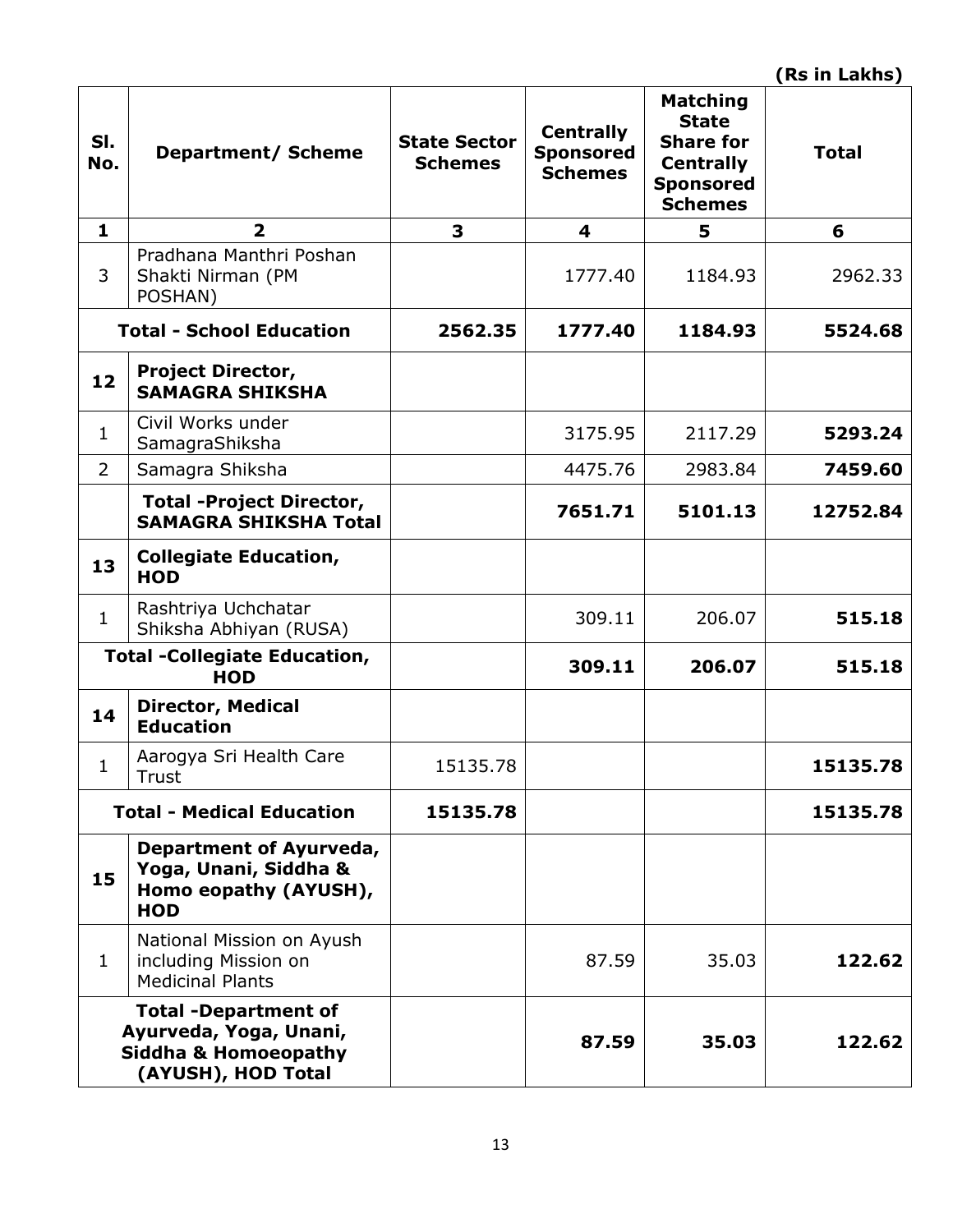| SI.<br>No.     | <b>Department/ Scheme</b>                                                                     | <b>State Sector</b><br><b>Schemes</b> | <b>Centrally</b><br><b>Sponsored</b><br><b>Schemes</b> | <b>Matching</b><br><b>State</b><br><b>Share for</b><br><b>Centrally</b><br><b>Sponsored</b><br><b>Schemes</b> | <b>Total</b> |
|----------------|-----------------------------------------------------------------------------------------------|---------------------------------------|--------------------------------------------------------|---------------------------------------------------------------------------------------------------------------|--------------|
| $\mathbf{1}$   | $\overline{\mathbf{2}}$                                                                       | 3                                     | 4                                                      | 5                                                                                                             | 6            |
| 16             | <b>Director, Public Health</b><br>and Family Welfare                                          |                                       |                                                        |                                                                                                               |              |
| $\mathbf{1}$   | Centralized Purchase of<br><b>Drugs and Medicines</b>                                         | 7719.72                               |                                                        |                                                                                                               | 7719.72      |
|                | <b>Total - Public Health and</b><br><b>Family Welfare</b>                                     | 7719.72                               |                                                        |                                                                                                               | 7719.72      |
| 17             | <b>Commissioner, Health</b><br>and Family Welfare                                             |                                       |                                                        |                                                                                                               |              |
| $\mathbf{1}$   | KCR (Ammavodi)                                                                                | 7122.45                               |                                                        |                                                                                                               | 7122.45      |
| $\overline{2}$ | <b>Operational Cost of Fixed</b><br>Day Health Services<br>(FDHS)- 104 Services               | 600.00                                |                                                        |                                                                                                               | 600.00       |
| 3              | R.C.H. Programme - II -<br>Rural Emergency Health<br>Transport Scheme(108<br>Services)        | 1000.00                               |                                                        |                                                                                                               | 1000.00      |
| 4              | <b>National Health Mission</b><br>(Incentives to ASHA<br>Workers)                             |                                       |                                                        | 3090.00                                                                                                       | 3090.00      |
| 5              | <b>National Health Mission</b><br>(NHM)                                                       |                                       | 6491.46                                                | 3112.76                                                                                                       | 9604.22      |
|                | <b>Total - Health and Family</b><br>Welfare                                                   | 8722.45                               | 6491.46                                                | 6202.76                                                                                                       | 21416.67     |
| 18             | <b>Engineer-in-Chief, Rural</b><br><b>Water Supply &amp;</b><br><b>Sanitation Department</b>  |                                       |                                                        |                                                                                                               |              |
| $\mathbf{1}$   | Jal Jeevan Mission (JJM)<br>/National Rural Drinking<br>Water Programme (NRDWP)               |                                       | 7727.81                                                | 7727.81                                                                                                       | 15455.62     |
|                | Total - Engineer-in-Chief,<br><b>Rural Water Supply &amp;</b><br><b>Sanitation Department</b> |                                       | 7727.81                                                | 7727.81                                                                                                       | 15455.62     |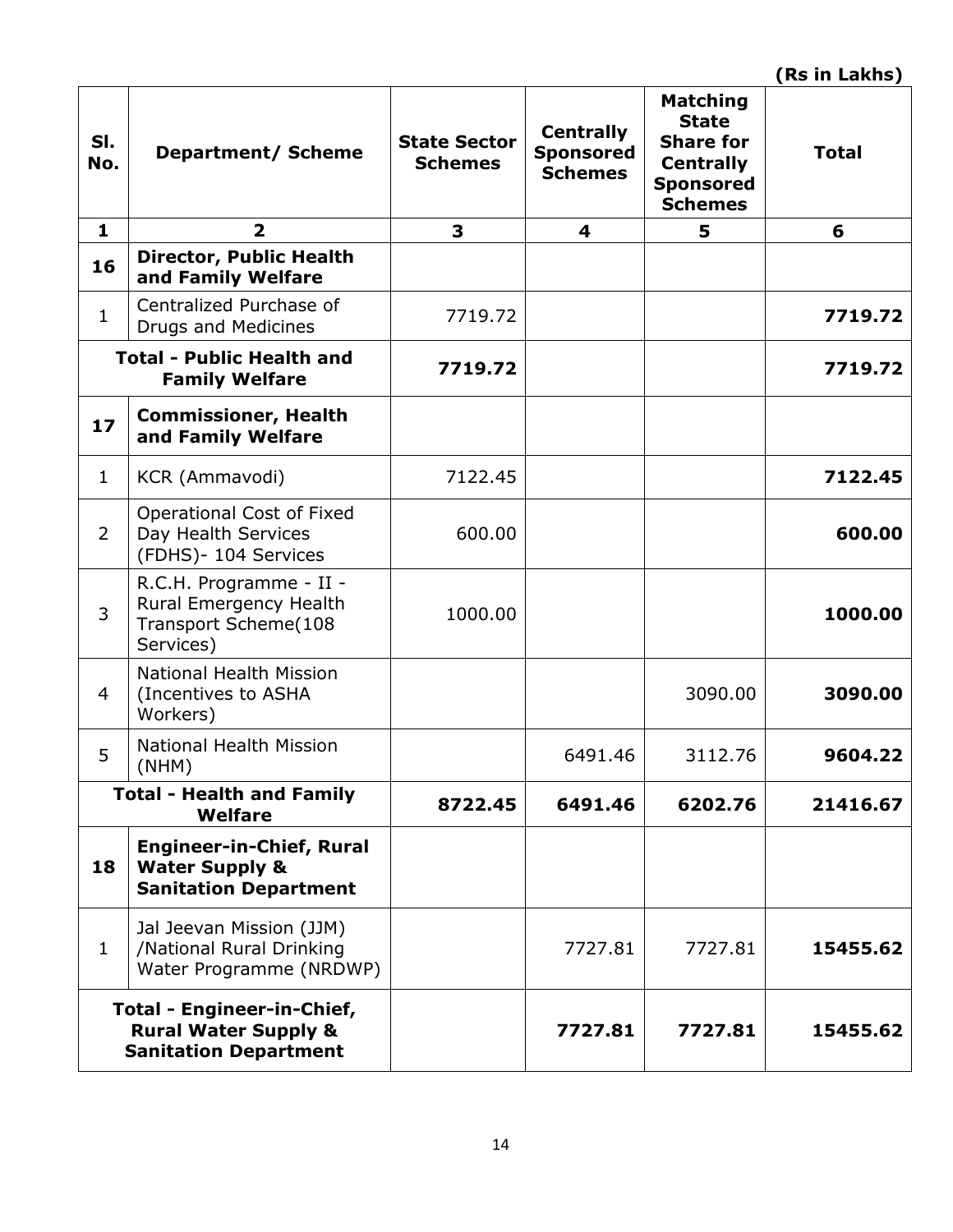| SI.<br>No.     | <b>Department/ Scheme</b>                                                                           | <b>State Sector</b><br><b>Schemes</b> | <b>Centrally</b><br><b>Sponsored</b><br><b>Schemes</b> | <b>Matching</b><br><b>State</b><br><b>Share for</b><br><b>Centrally</b><br><b>Sponsored</b><br><b>Schemes</b> | <b>Total</b> |
|----------------|-----------------------------------------------------------------------------------------------------|---------------------------------------|--------------------------------------------------------|---------------------------------------------------------------------------------------------------------------|--------------|
| $\mathbf{1}$   | 2                                                                                                   | 3                                     | 4                                                      | 5                                                                                                             | 6            |
| 19             | <b>Managing Director,</b><br><b>Weaker Section Housing</b><br>Programme                             |                                       |                                                        |                                                                                                               |              |
| $\mathbf{1}$   | Two bed Room Houses                                                                                 | 120000.00                             |                                                        |                                                                                                               | 120000.00    |
| $\overline{2}$ | Construction of Two bed<br>Room Houses (to the Urban<br>Poor)                                       | 75000.00                              |                                                        |                                                                                                               | 75000.00     |
| 3              | Pradhan Mantri Awas<br>Yojana (Rural)                                                               |                                       | 7724.96                                                |                                                                                                               | 7724.96      |
| $\overline{4}$ | Pradhan Mantri Awas<br>Yojana (Urban)                                                               |                                       | 7724.96                                                |                                                                                                               | 7724.96      |
|                | <b>Total - Weaker Section</b><br><b>Housing</b>                                                     | 195000.00                             | 15449.92                                               |                                                                                                               | 210449.92    |
| 20             | <b>Municipal Administration</b><br>and Urban Development,<br><b>Secretariat Department</b>          |                                       |                                                        |                                                                                                               |              |
| $\mathbf{1}$   | Development Works in<br>GHMC Area (Hyderabad<br>Agglomeration)                                      | 3090.00                               |                                                        |                                                                                                               | 3090.00      |
| $\overline{2}$ | AMRUT 2.0                                                                                           |                                       | 6820.89                                                | 2729.69                                                                                                       | 9550.58      |
| 3              | <b>Smart Cities</b>                                                                                 |                                       | 2576.61                                                | 2576.34                                                                                                       | 5152.95      |
| $\overline{4}$ | Air strips                                                                                          | 1545.00                               |                                                        |                                                                                                               | 1545.00      |
| 5              | <b>Airport Metro Connectivity</b>                                                                   | 7725.00                               |                                                        |                                                                                                               | 7725.00      |
|                | <b>Total - MA &amp; UD Secretariat</b><br><b>Department</b>                                         | 12360.00                              | 9397.50                                                | 5306.03                                                                                                       | 27063.53     |
| 21             | <b>Commissioner and</b><br><b>Director, Municipal</b><br><b>Administration</b><br><b>Department</b> |                                       |                                                        |                                                                                                               |              |
| $\mathbf{1}$   | Assistance to Municipalities<br>/ Corporations for Interest<br>Free Loans (Vaddileni<br>Runalu)     | 5793.75                               |                                                        |                                                                                                               | 5793.75      |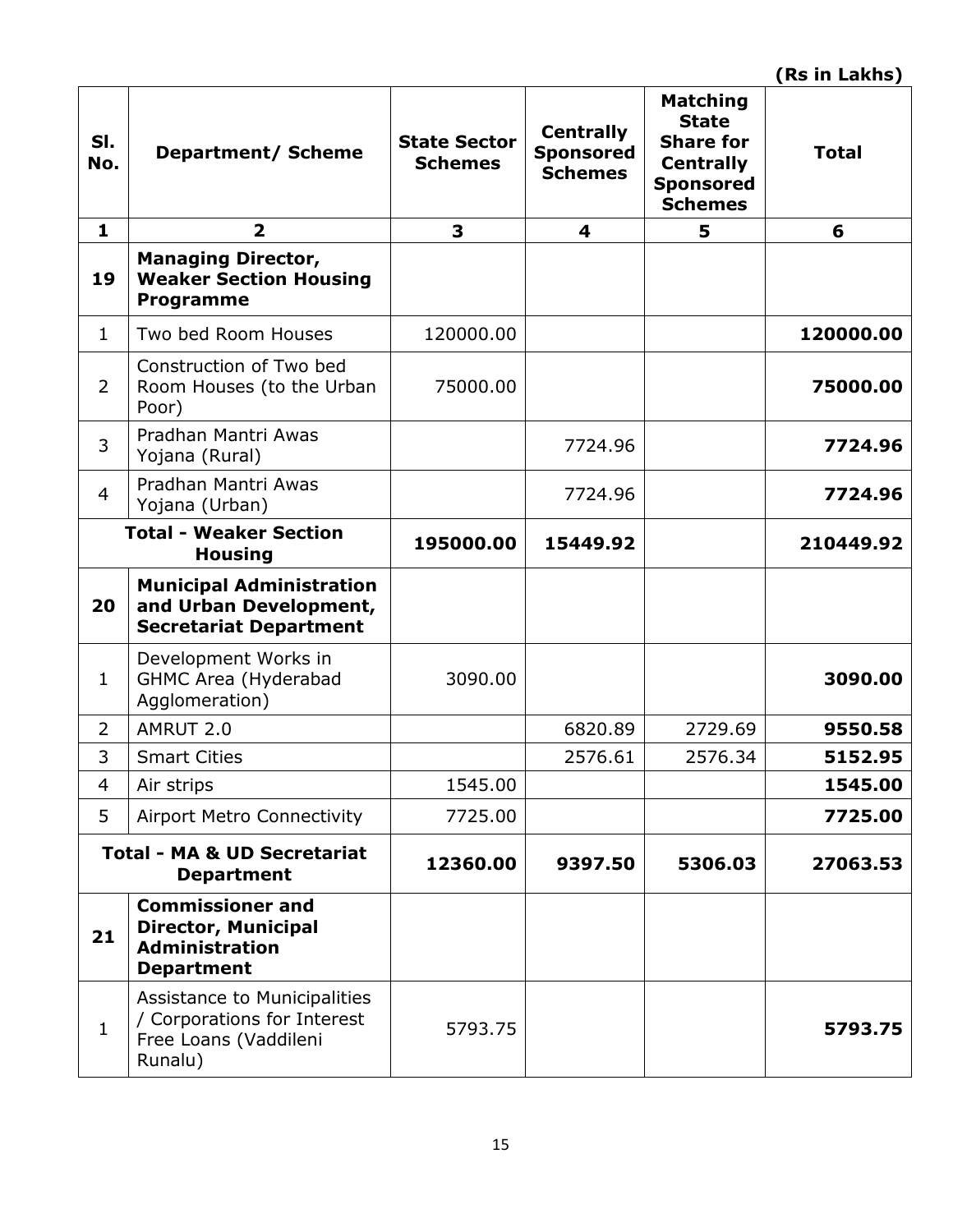| SI.<br>No.     | <b>Department/ Scheme</b>                                                                                                             | <b>State Sector</b><br><b>Schemes</b> | <b>Centrally</b><br><b>Sponsored</b><br><b>Schemes</b> | <b>Matching</b><br><b>State</b><br><b>Share for</b><br><b>Centrally</b><br><b>Sponsored</b><br><b>Schemes</b> | <b>Total</b> |
|----------------|---------------------------------------------------------------------------------------------------------------------------------------|---------------------------------------|--------------------------------------------------------|---------------------------------------------------------------------------------------------------------------|--------------|
| $\mathbf{1}$   | $\overline{2}$                                                                                                                        | 3                                     | 4                                                      | 5                                                                                                             | 6            |
| $\overline{2}$ | National Urban Livelihood<br>Mission                                                                                                  |                                       | 359.43                                                 |                                                                                                               | 359.43       |
| 3              | <b>Finance Commission Grants</b><br>to Urban local bodies-Health<br>Sector                                                            | 1543.75                               |                                                        |                                                                                                               | 1543.75      |
| $\overline{4}$ | Swatch Bharath                                                                                                                        |                                       | 1340.69                                                |                                                                                                               | 1340.69      |
|                | <b>Total - Commissioner and</b><br><b>Director, Municipal</b><br><b>Administration Department</b>                                     | 7337.50                               | 1700.12                                                |                                                                                                               | 9037.62      |
| 22             | Commissioner,<br><b>Scheduled Castes</b><br><b>Development</b><br><b>Department and VC &amp;</b><br>MD, TSCCDC Ltd.,                  |                                       |                                                        |                                                                                                               |              |
| $\mathbf{1}$   | <b>Head Quarters Office</b>                                                                                                           | 300.00                                |                                                        |                                                                                                               | 300.00       |
| $\overline{2}$ | <b>District Offices</b>                                                                                                               | 132.00                                |                                                        |                                                                                                               | 132.00       |
| 3              | Assistance to Nodal Agency<br>of SCSDF and maintenance<br>of online portal (SDF,<br>EPASS, EHMS, E office, web<br>portals etc)        | 360.00                                |                                                        |                                                                                                               | 360.00       |
| $\overline{4}$ | Govt.hostels / Anand<br>Nilayams (Pre-matric)                                                                                         | 10269.00                              |                                                        |                                                                                                               | 10269.00     |
| 5              | Scholarships Post- - MTF<br>(Professional Courses)                                                                                    | 6607.00                               |                                                        |                                                                                                               | 6607.00      |
| 6              | Scholarships Post -RTF<br>(Professional Courses)                                                                                      | 26091.00                              |                                                        |                                                                                                               | 26091.00     |
| $\overline{7}$ | Pre-Matric Scholarships for<br><b>Quality Education</b><br>(BAS/HPS/Pre metric V to<br>X)/ Unclean<br>occupation/Merit<br>Uogradation | 6885.00                               |                                                        |                                                                                                               | 6885.00      |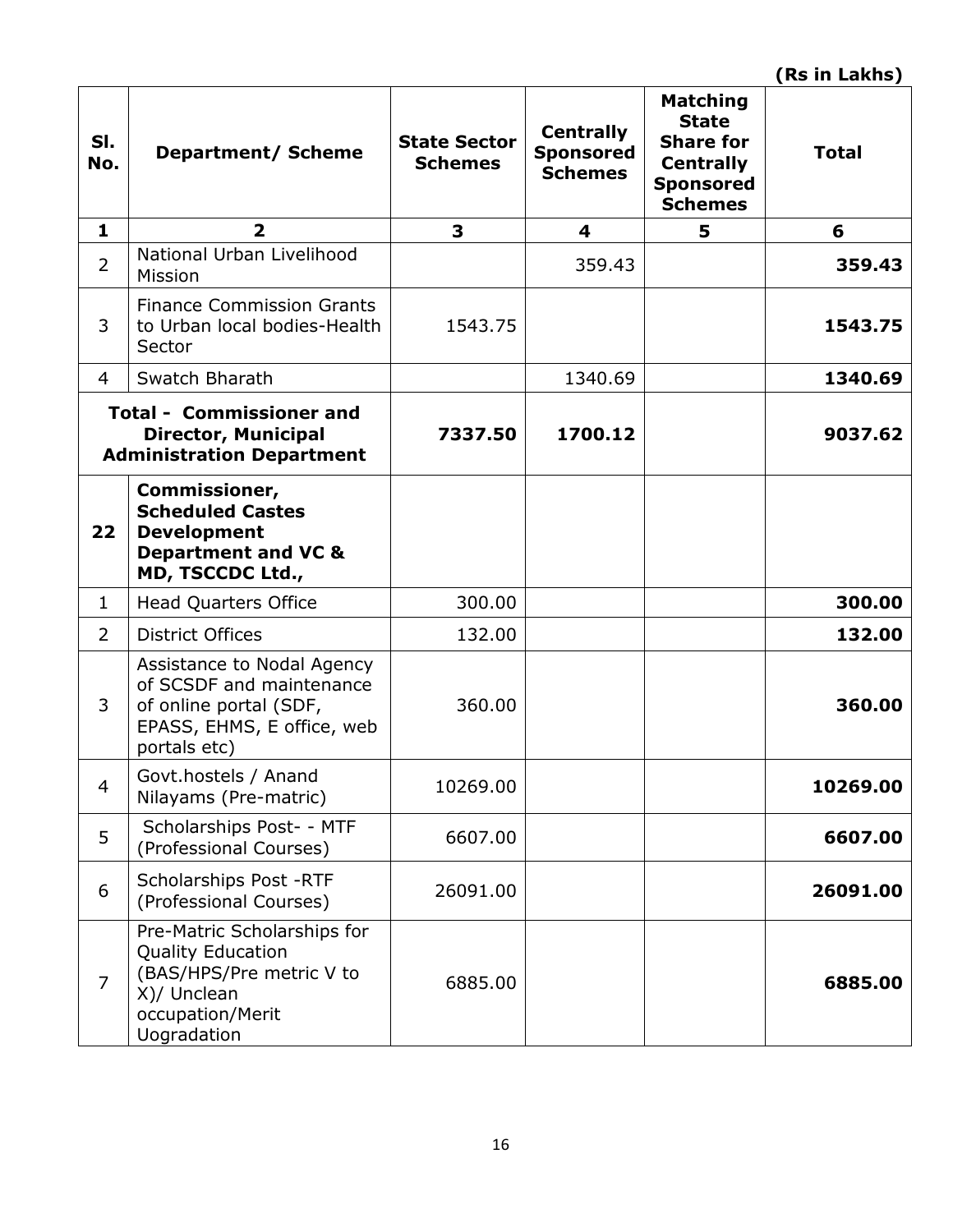| SI.<br>No. | Department/ Scheme                                                                                                                                            | <b>State Sector</b><br><b>Schemes</b> | <b>Centrally</b><br><b>Sponsored</b><br><b>Schemes</b> | <b>Matching</b><br><b>State</b><br><b>Share for</b><br><b>Centrally</b><br><b>Sponsored</b><br><b>Schemes</b> | <b>Total</b> |
|------------|---------------------------------------------------------------------------------------------------------------------------------------------------------------|---------------------------------------|--------------------------------------------------------|---------------------------------------------------------------------------------------------------------------|--------------|
| 1          | $\overline{\mathbf{2}}$                                                                                                                                       | 3                                     | 4                                                      | 5                                                                                                             | 6            |
| 8          | <b>Professional Educational</b><br>Support Scheme (Financial<br><b>Assistance for Studies</b><br>Abroad, skill uogradation,<br>SC advocataes, Book<br>banks)) | 4500.00                               |                                                        |                                                                                                               | 4500.00      |
| 9          | Assistance to Telangana<br><b>Study Circle</b>                                                                                                                | 1500.00                               |                                                        |                                                                                                               | 1500.00      |
| 10         | Telangana SC, ST<br>Commission                                                                                                                                | 50.00                                 |                                                        |                                                                                                               | 50.00        |
| 11         | Promotion of Inter-Caste<br>Marriages                                                                                                                         | 2400.00                               | 66.69                                                  |                                                                                                               | 2466.69      |
| 12         | Acquisition of House sites<br>for weaker sections &<br>payment of Decretal<br>Charges                                                                         | 150.00                                |                                                        |                                                                                                               | 150.00       |
| 13         | Social Development<br>Infrastructure (Construction<br>of Commuity Halls,<br>Ambedkar Bhavans,<br>erection of statues)                                         | 2500.00                               |                                                        |                                                                                                               | 2500.00      |
| 14         | <b>Contribution to Social</b><br><b>Welfare Fund</b>                                                                                                          | 200.00                                |                                                        |                                                                                                               | 200.00       |
| 15         | Kalyana Lakshmi                                                                                                                                               | 40046.40                              |                                                        |                                                                                                               | 40046.40     |
| 16         | Providing Free Power to SC<br>Households                                                                                                                      | 4200.00                               |                                                        |                                                                                                               | 4200.00      |
| 17         | Post matric Hostels for<br>College Students                                                                                                                   | 5404.56                               |                                                        |                                                                                                               | 5404.56      |
| 18         | <b>Additional Facilities to</b><br>Students of Hostels in New<br>State of Telangana                                                                           | 3000.00                               |                                                        |                                                                                                               | 3000.00      |
| 19         | <b>Educational Development</b><br>Infrastructure (Construction<br>of Buildings, VM Homes and<br>RIAD, integrated Hostels,<br>Study circles, VM Homes)         | 100.00                                |                                                        |                                                                                                               | 100.00       |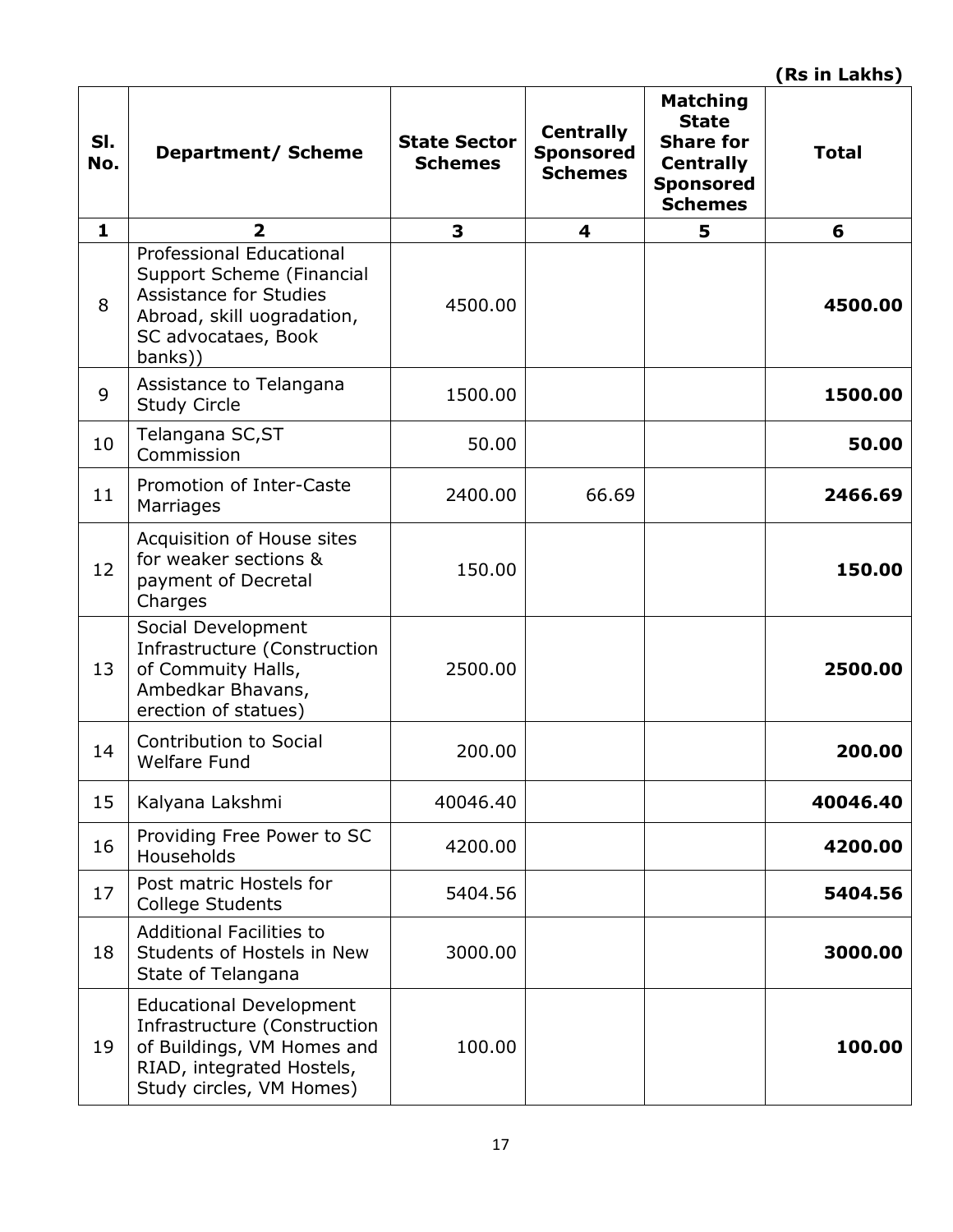| SI.<br>No.   | <b>Department/ Scheme</b>                                                                                                | <b>State Sector</b><br><b>Schemes</b> | <b>Centrally</b><br><b>Sponsored</b><br><b>Schemes</b> | <b>Matching</b><br><b>State</b><br><b>Share for</b><br><b>Centrally</b><br><b>Sponsored</b><br><b>Schemes</b> | <b>Total</b> |
|--------------|--------------------------------------------------------------------------------------------------------------------------|---------------------------------------|--------------------------------------------------------|---------------------------------------------------------------------------------------------------------------|--------------|
| $\mathbf{1}$ | $\overline{2}$                                                                                                           | 3                                     | 4                                                      | 5                                                                                                             | 6            |
| 20           | Monetary Relief And Legal<br>To<br>the<br>victims<br>Aid<br>0f<br><b>Atrocities on SCs</b>                               | 1800.00                               | 66.69                                                  |                                                                                                               | 1866.69      |
| 21           | Crucial Welfare Fund                                                                                                     | 2500.00                               |                                                        |                                                                                                               | 2500.00      |
| 22           | Economic Support Schemes<br>& LPS                                                                                        | 10000.00                              |                                                        |                                                                                                               | 10000.00     |
| 23           | Managerial Subsidy to<br><b>TSCCDC</b>                                                                                   | 4000.00                               |                                                        |                                                                                                               | 4000.00      |
| 24           | Scholarships Post -RTF -<br>(Non Professional Courses-<br>Inter, Degree/PG academic,<br>Polytechnic)                     | 11772.00                              |                                                        |                                                                                                               | 11772.00     |
| 25           | Scholarships Post -MTF -<br>(Non Professional Courses-<br>Inter,<br>Degree<br>PG<br>$\sqrt{ }$<br>academic, Polytechnic) | 9657.00                               |                                                        |                                                                                                               | 9657.00      |
| 26           | Telangana Dalit Bandhu                                                                                                   | 1770000.00                            |                                                        |                                                                                                               | 1770000.00   |
| 27           | <b>Special Central Assistance</b><br>to Schedule Castes<br>Component Plan (SCP)                                          |                                       | 1500.00                                                |                                                                                                               | 1500.00      |
| 28           | <b>Special Criminal Courts</b><br>dealing with offences under<br>the IPC and PCR act, 1955<br>against SCs and STs        | 70.00                                 | 142.05                                                 |                                                                                                               | 212.05       |
| 29           | Post Matric Scholarships                                                                                                 |                                       | 700.00                                                 |                                                                                                               | 700.00       |
| 30           | Pre- Matric Scholarships                                                                                                 |                                       | 214.85                                                 |                                                                                                               | 214.85       |
|              | <b>Total - Scheduled Castes</b><br><b>Development Department</b>                                                         | 1924493.96                            | 2690.28                                                |                                                                                                               | 1927184.24   |
| 23           | Secretary, Telangana<br><b>Social Welfare</b><br><b>Residential Educational</b><br><b>Institutions Society</b>           |                                       |                                                        |                                                                                                               |              |
| $\mathbf{1}$ | Government Residential<br><b>Centralised Schools</b>                                                                     | 104379.62                             |                                                        |                                                                                                               | 104379.62    |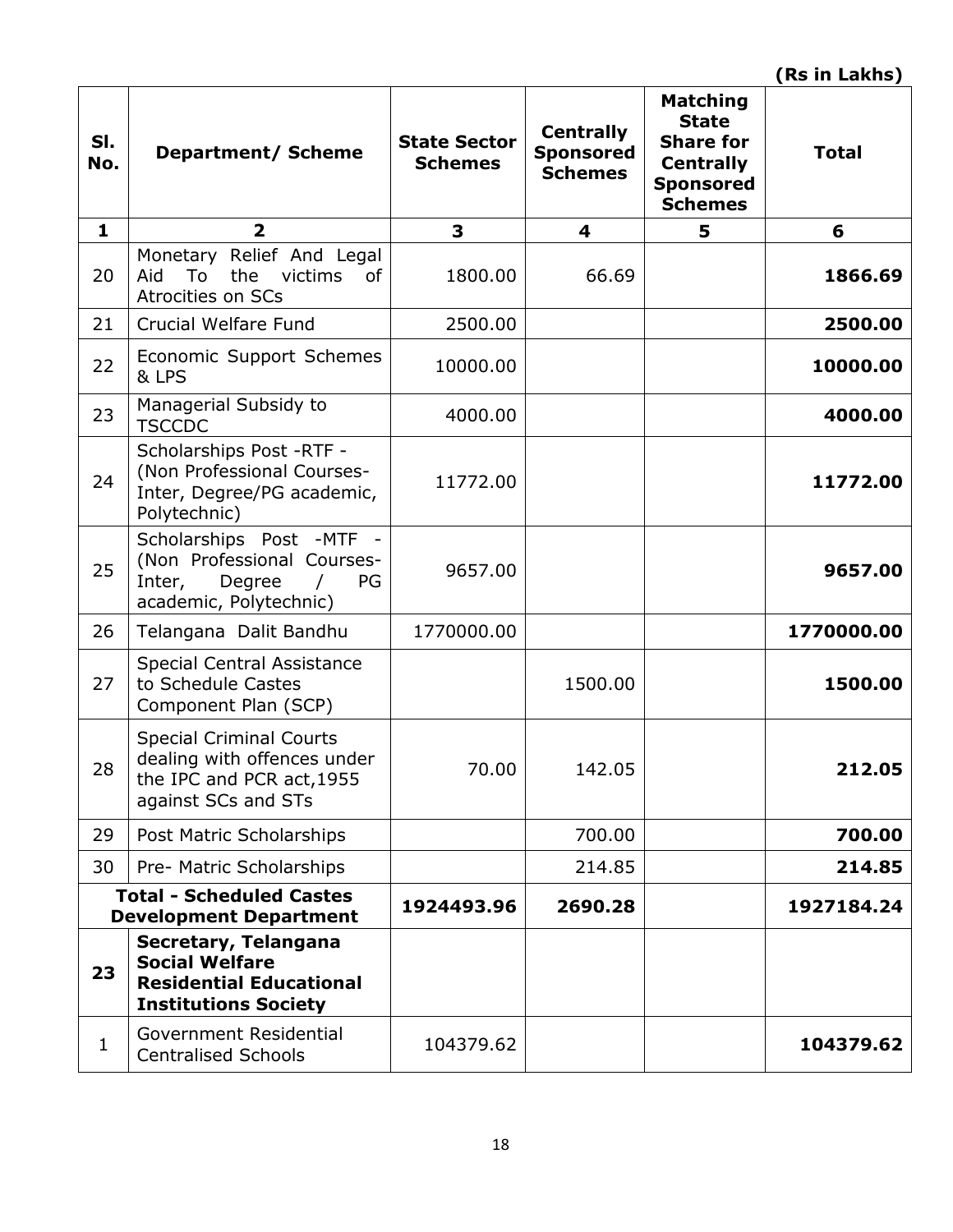| SI.<br>No.     | <b>Department/ Scheme</b>                                                                                          | <b>State Sector</b><br><b>Schemes</b> | <b>Centrally</b><br><b>Sponsored</b><br><b>Schemes</b> | <b>Matching</b><br><b>State</b><br><b>Share for</b><br><b>Centrally</b><br><b>Sponsored</b><br><b>Schemes</b> | <b>Total</b> |
|----------------|--------------------------------------------------------------------------------------------------------------------|---------------------------------------|--------------------------------------------------------|---------------------------------------------------------------------------------------------------------------|--------------|
| $\mathbf{1}$   | $\overline{2}$                                                                                                     | 3                                     | 4                                                      | 5                                                                                                             | 6            |
| $\overline{2}$ | <b>Construction of Residential</b><br><b>School Complex</b>                                                        | 1000.00                               |                                                        |                                                                                                               | 1000.00      |
| 3              | Repairs and maintenance of<br>Residential school buildings                                                         | 1000.00                               |                                                        |                                                                                                               | 1000.00      |
|                | <b>Total - Telangana Social</b><br><b>Welfare Residential</b><br><b>Educational Institutions</b><br><b>Society</b> | 106379.62                             |                                                        |                                                                                                               | 106379.62    |
| 24             | <b>Employment and</b><br><b>Training, HOD</b>                                                                      |                                       |                                                        |                                                                                                               |              |
| $\mathbf{1}$   | <b>Skill Development Mission</b>                                                                                   |                                       | 28.37                                                  |                                                                                                               | 28.37        |
| $\overline{2}$ | Skill enhancemenet value<br>for ITI students under<br><b>SANKALP</b>                                               |                                       | 10.30                                                  |                                                                                                               | 10.30        |
| 3              | <b>Employment Exchanges</b>                                                                                        |                                       | 7.74                                                   |                                                                                                               | 7.74         |
| 4              | Left Wing extremism                                                                                                |                                       | 10.30                                                  |                                                                                                               | 10.30        |
| 5              | Model ITI ( Malleapalli)                                                                                           |                                       | 5.15                                                   |                                                                                                               | 5.15         |
| 6              | National Apprenticeship<br>Promotion Scheme (NAPS)                                                                 |                                       | 1.59                                                   |                                                                                                               | 1.59         |
| $\overline{7}$ | Upgradation of ITIs and<br>opening new ITIs                                                                        |                                       | 41.20                                                  |                                                                                                               | 41.20        |
|                | <b>Total -Employment and</b><br><b>Training, HOD Total</b>                                                         |                                       | 104.65                                                 |                                                                                                               | 104.65       |
| 25             | Director, Women<br><b>Development and Child</b><br><b>Welfare Department</b>                                       |                                       |                                                        |                                                                                                               |              |
| $\mathbf{1}$   | Arogya Lakshmi                                                                                                     | 4300.00                               |                                                        |                                                                                                               | 4300.00      |
| $\overline{2}$ | <b>Integrated Child</b><br><b>Development Services</b><br>(ICDS)                                                   |                                       | 120.00                                                 | 80.00                                                                                                         | 200.00       |
| 3              | <b>Nutrition Programme</b>                                                                                         |                                       | 3726.72                                                | 3726.81                                                                                                       | 7453.53      |
|                | <b>Total - Women Development &amp;</b><br><b>Child Welfare</b>                                                     | 4300.00                               | 3846.72                                                | 3806.81                                                                                                       | 11953.53     |